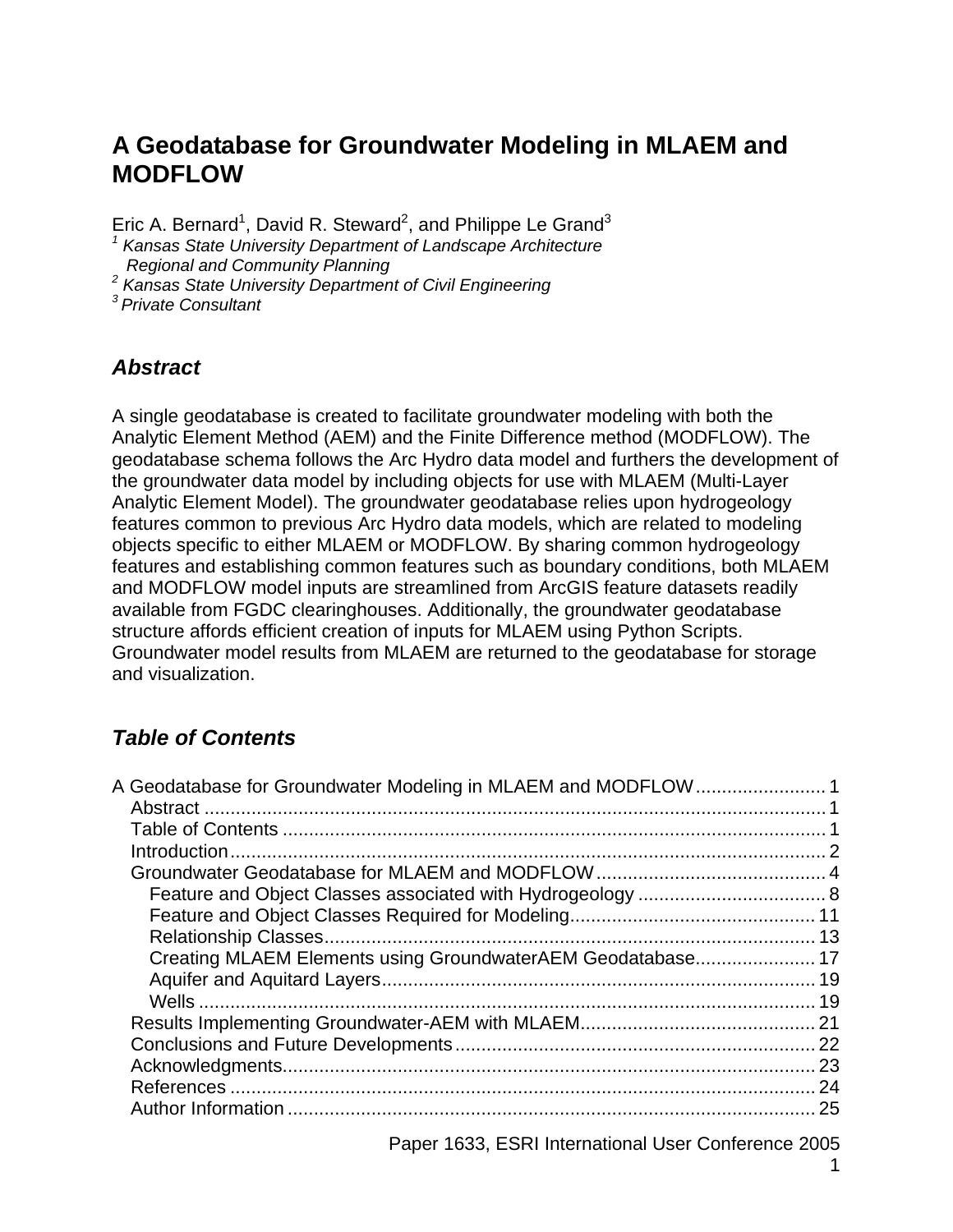# *Introduction*

Freshwater resources are critically important worldwide biologically, ecologically, and economically. Klaus Toepfer, Executive Director of the United Nations Environment Programme at the 4<sup>th</sup> National Conference on Science, Policy and Environment stated, "*Water issues have become one of the top priorities of the international system." (UNESCO, 2003).* Currently, the Hydro data model available from the ESRI website at the following URL http://support.esri.com/index.cfm?fa=downloads.dataModels.gateway provides an excellent means of organizing and assembling data in a geodatabase which enables water modeling in GIS and related applications to understand surface water systems *(Maidment, 2002; Artur and Zeiler, 2004)*.

However, water issues are related to both surface water and groundwater resources. *"More than 1.5 billion people worldwide and more than 50% of the population of the United States rely on groundwater for their primary source of drinking water. Groundwater is an essential part of the hydrologic cycle and is important in sustaining streams, lakes, wetlands, and aquatic communities." (Alley,et.al,. 2002).* 

In the High Plains region of the United States groundwater is not only the major source of drinking water but also serves as the catalyst for the regional economy which is based on irrigated agricultural production. The High Plains aquifer lies under an eight state region including CO, KS, NE, NM, OK, SD, TX, and WY with a surface area of 174,000 square miles *(see Figure 1)*. *"Approximately 20 percent of the irrigated land in the United States is in the High Plains and about 30 percent of the ground water used for irrigation in the U.S. is pumped from the High* 



*Plains aquifer. Irrigation withdrawals in 1990 were greater than 14 billion gallons per day. In 1990, 2.2 million people were supplied by ground water from the High Plains aquifer with total public-supply withdrawals of 332 million gallons per day." (http://co.water.usgs.gov/nawqa/hpgw/HPGW\_home.html)*.

While the High Plains Aquifer is fairly well mapped and understood at regional scales *(e.g. Figure 1)* by the USGS and cooperating surveys (e.g. Kansas Geologic Survey) who gather, assemble, model and serve data and information related to the High Plains Aquifer, water continues to decline across most of the region. There are numerous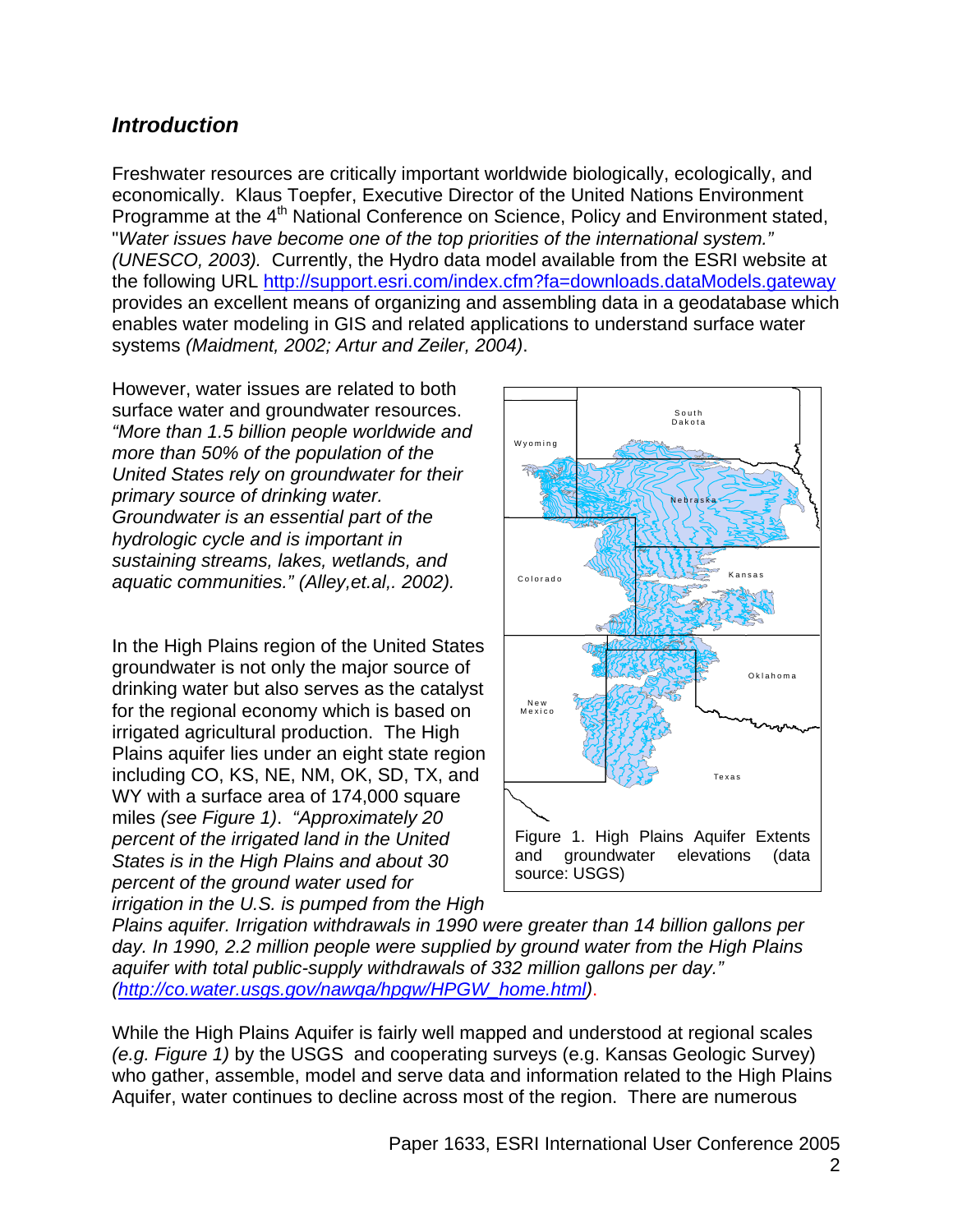quantifiable and unquantifiable reasons for the continued decline in the aquifer. Many of those reasons are associated with socio-economic and socio-political factors while some dynamic properties of the hydrology of the aquifer are still not well understood. In a recent article in Science, authors contend, *"Future success in understanding the dynamic nature of groundwater systems will rely on continued and expanded data collection at various scales, improved methods for quantifying heterogeneity in subsurface hydraulic properties, enhanced modeling tools and understanding model uncertainty, and greater understanding of the role of climate and interactions with surface water." (Alley, et.al,, 2002).*

Given the geographic extent, continued declining trends and dynamic hydrologicecologic-socio-economic system reliant upon the High Plains Aquifer, interdisciplinary research on this spatiotemporal resource is vital and time is of the essence. The Consortium for Research on Groundwater-Based Economies (GRoWE) based at Kansas State University is researching integrated interdisciplinary models of the High Plains Aquifer crossing both natural and social systems. The team has discovered that Kansas has excellent data on wells and well production and usage (perhaps the best in the world over such a region). However, like many data resources these data are stored in multiple databases at different physical locations. Additionally, the databases are not currently in a GIS format although records contain latitude-longitude coordinates allowing import into a GIS system. Each well in the databases is assigned a unique well identification which corresponds with the Hydro data model HydroCode.

The Kansas well records are temporal in nature via annual reporting requirements by the Kansas Department of Agriculture Division of Water Resources with many reports coming from well meter data loggers. This aspect of the data is similar to the temporal data collected at gauging stations used in the Arc Hydro data model. Additional data for the individual wells can also come from a drill log record captured during boring that can allow geologic attributes to be incorporated which provide 3D data modeling of the aquifer formation. This type of data combined with other datasets from the USGS and KGS is critical to modeling the water resource and is currently part of the Groundwater data model (http://support.esri.com/index.cfm?fa=downloads.dataModels.gateway).

Currently, models of the groundwater in the High Plains Aquifer in Kansas produced by the USGS and KGS utilize Kansas well data resources in combination with other common GIS data such rivers and lakes contained in the NHD-National Hydrography Dataset (http://nhd.usgs.gov/). The NHD is also used in the Arc Hydro data model. Both the USGS and KGS model the aquifer using MODFLOW with output results in maps similar to that in Figure 1. MODFLOW is a raster based 3D finite-difference groundwater flow model software application developed by the USGS (http://water.usgs.gov/nrp/gwsoftware/modflow.html). While MODFLOW produces reasonable model results and is widely used in the groundwater modeling community, model results are only scalable to the rectangular cells determined for the model which limits connectivity to other socio-economic and politic thematic data and certain types of relationships relevant to understanding the entire hydro-eco-socio-economic system,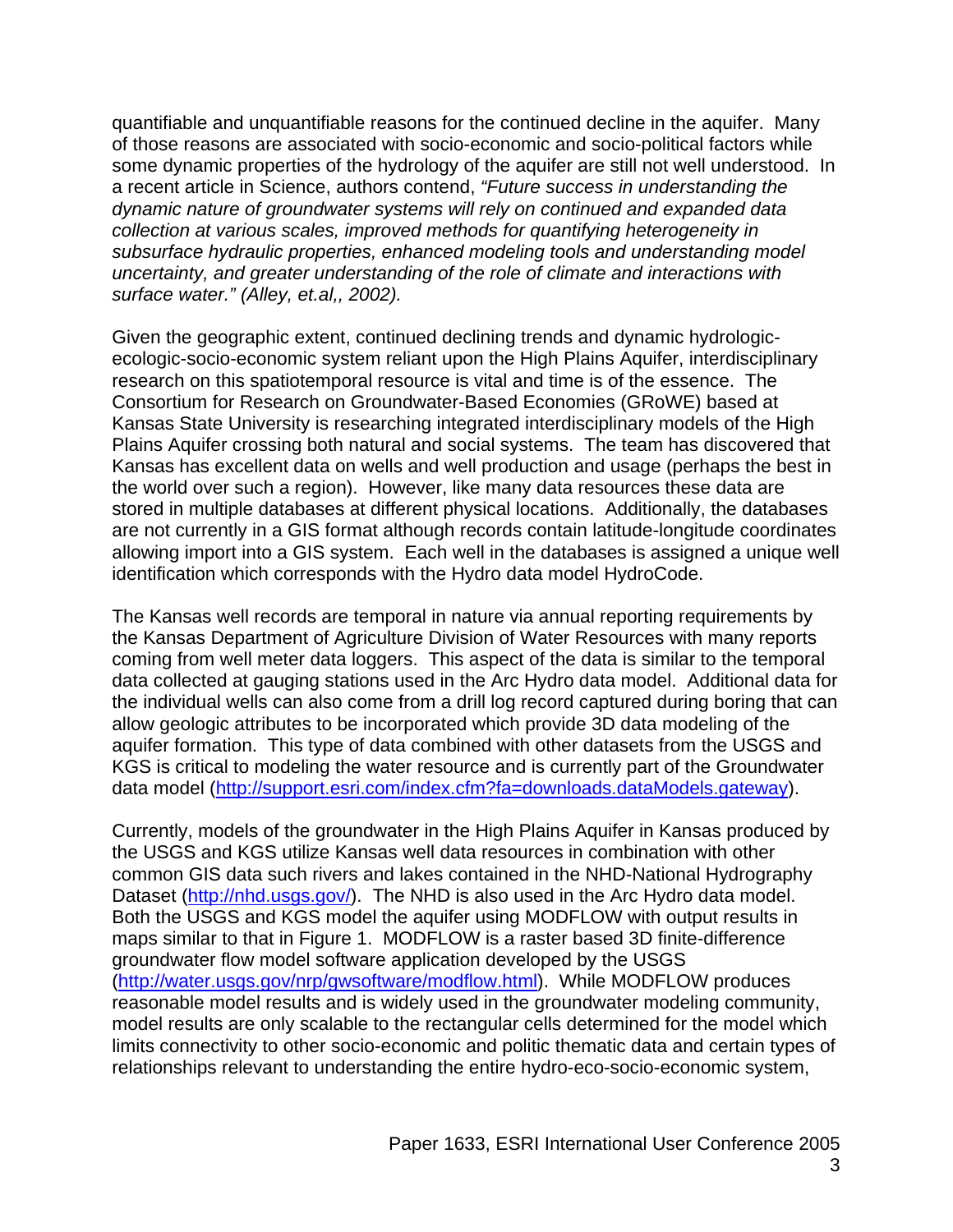particularly when these data are in vector format. The limitations of this type of modeling are well documented in all types of raster or cell-based GIS modeling.

MLAEM, or Multi-Layer Analytic Element Method is a vector based groundwater modeling application which relies upon the Analytic Element Method (AEM) (Strack, 1989; www.strackconsulting.com ; Haitjema, 1995, Steward et.al, 2005). This modeling approach utilizes similar inputs as MODFLOW for modeling groundwater, however it provides scalability down to individual wells due to keeping the input data in a vector format (points, lines, and polygons) during modeling.

To date, the developing Groundwater data model has paralleled the standards set forth in the Hydro data model for surface water and is well suited for integration with traditional MODFLOW models. However, given the need to further quantify and understand the dynamic hydro-eco-socio-economic system of the High Plains Aquifer and existing and developing datasets, a data model capable of allowing AEM (MLAEM) and Finite Difference *and Finite Element Method* (MODFLOW) and potential other modeling approaches is needed.

The remainder of this paper describes an alternative groundwater data model hereafter called Groundwater-AEM data model to avoid confusion. The Groundwater-AEM data model and resulting ArcGIS geodatabase follows the Arc Hydro data model and parallels much of the Groundwater data model under development and available at ESRI, and enables modeling with MODFLOW as well as MLAEM.

# *Groundwater Geodatabase for MLAEM and MODFLOW*

The Groundwater-AEM data model shares the design intent of the Arc Hydro data model in that it relies on a group of thematic layers with common spatial representations, has minimal attributes, establishes integrity rules and relationships, is simple and additive in nature so feature classes can be derived from or added to it including elements in existing Arc Hydro geodatabases.

While Arc Hydro is organizes vector and tabular data in 5 main categories of Drainage, Hydrography, Network, Channel, Time Series (Arctur and Zeiler, 2004), the Groundwater-AEM is organized around 3 main categories a Hydrogeology, Model-Math, Time Series. The Groundwater-AEM utilizes a HydrogeologicID to identify groundwater features in exactly the same manner as Arc Hydro uses the HydroID. Individual wells have a unique HydrogeologicID as well as the equivalent HydroCode from ArcHydro.

Both the MLAEM and MODFLOW modeling approaches for the High Plains Aquifer begin with a common set of thematic layers largely contained in the NHD with additional layers from USGS or KGS. They also both rely on well records that are temporal in nature. Common thematic representations exist for features in both models as illustrated in UML diagram in Figure 2 below.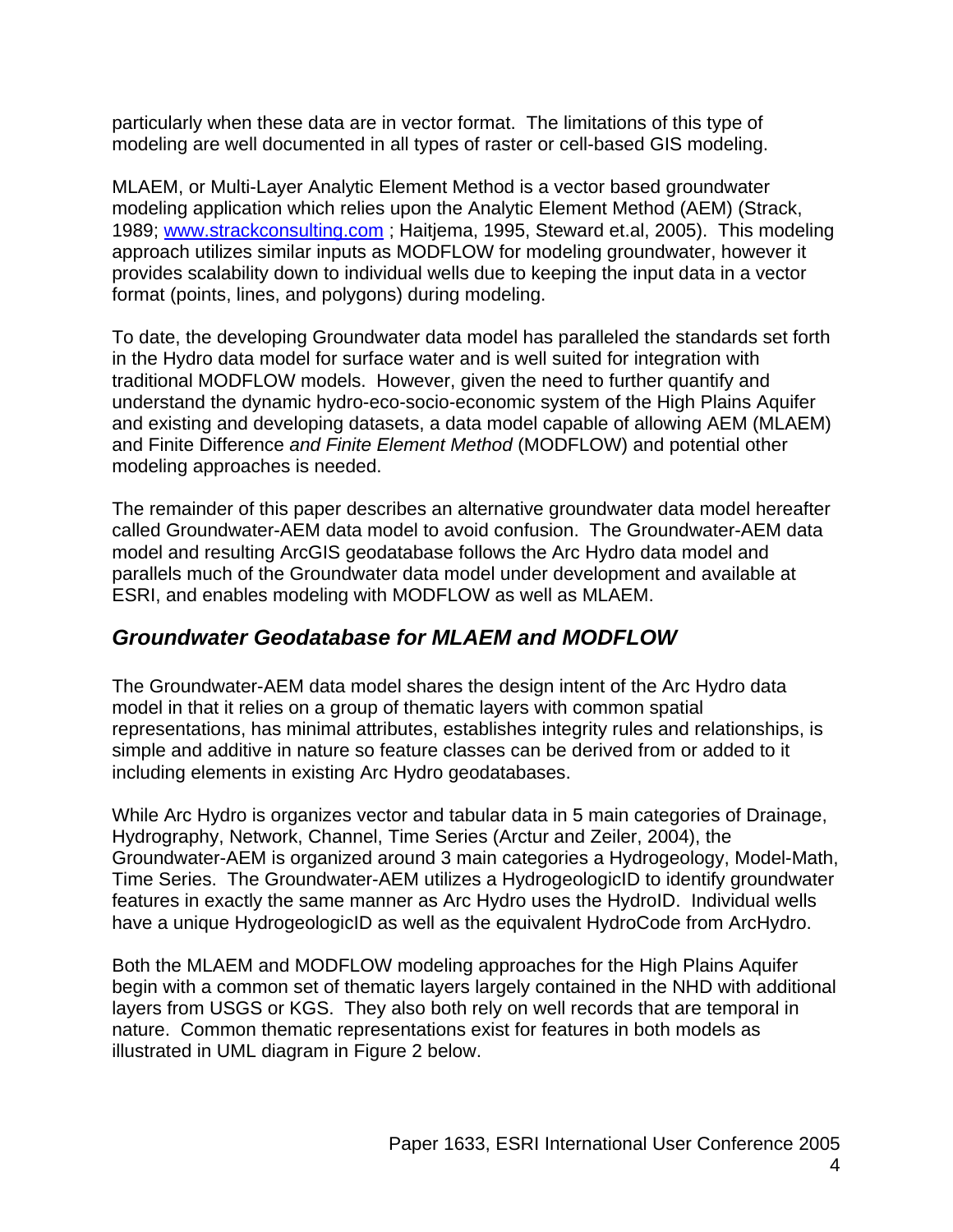

Figure 2: Groundwater-AEM Data Model UML Diagram

*Note the legend illustrating relationships shown with connecting lines in the diagram and numeric notes that identify multiplicity of relationship*s *(e.g. Hydrogeology feature may contain one or more BoundaryCondition).*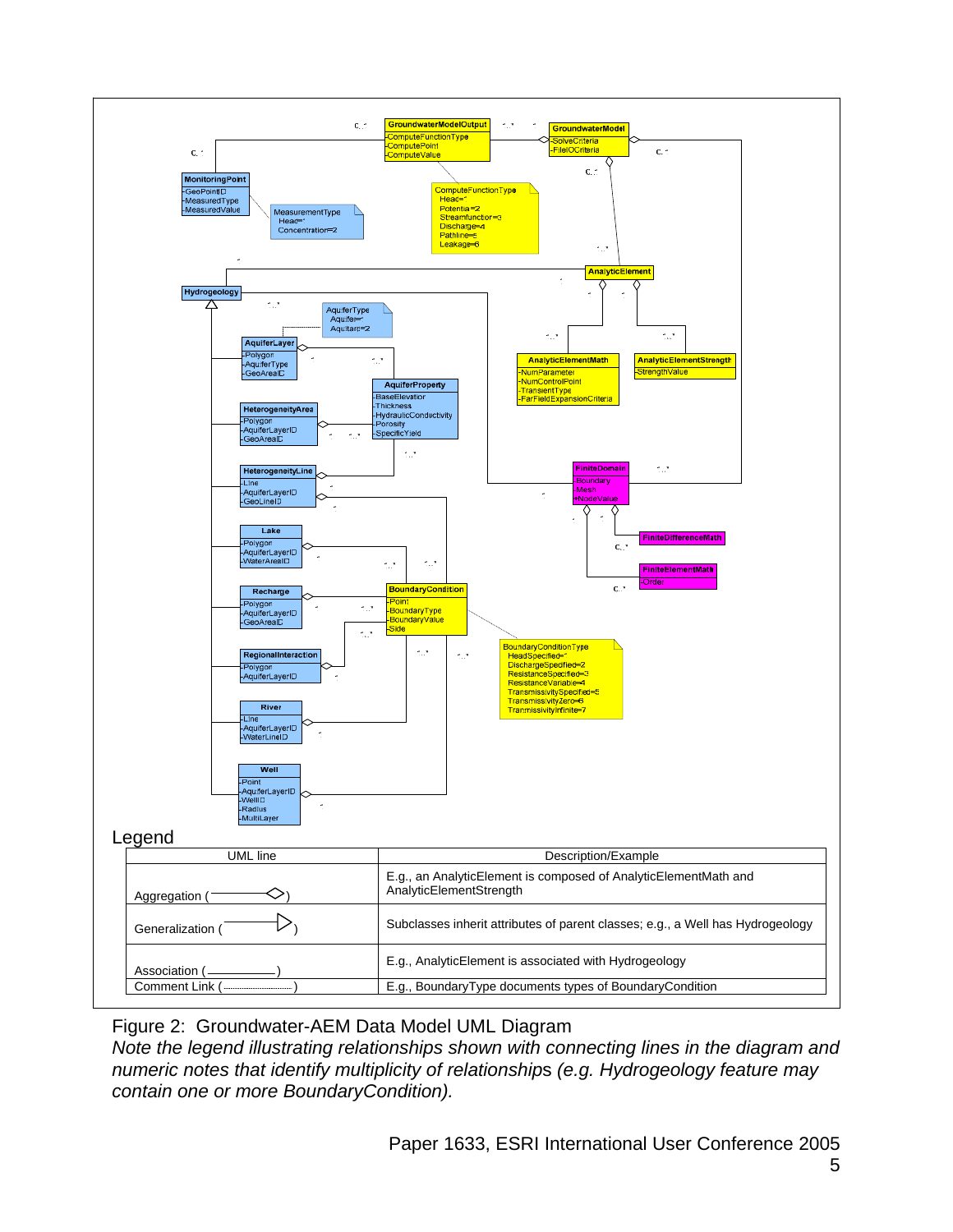As illustrated in the UML diagram (Figure 2) the groundwater objects within the geodatabase contain: a) geometry, b) hydrogeological information, and c) mathematical representation and the mathematical representation are stored independently of the hydrogeology and contain strength parameters and links to boundary conditions. Additionally, the data model incorporates objects necessary for display of solutions, and the data model uses nomenclature that can be understood across the AEM, FDM and FEM communities.

The Groundwater-AEM geodatabase contains feature datasets related to Hydrogeology and to Modeling. The Hydrogeology feature dataset contains information about the geological medium through which groundwater flows and the fluxes induced by interactions with surface objects. The Modeling feature dataset contains information necessary to construct a groundwater model and store output from the groundwater model. In this document, the groundwater model uses the Analytic Element Method, although the relationships necessary for the Finite Difference Method and Finite Element Method are identified in Figure 2.

### A summary of the

Hydrogeology feature dataset is shown in figure 3. Each object in this dataset is a feature class, meaning that is has a geometry associated with it as indicated by the polygon, line or point to the left of the feature class name. Each feature class may be found in the lower left portion of Figure 2.



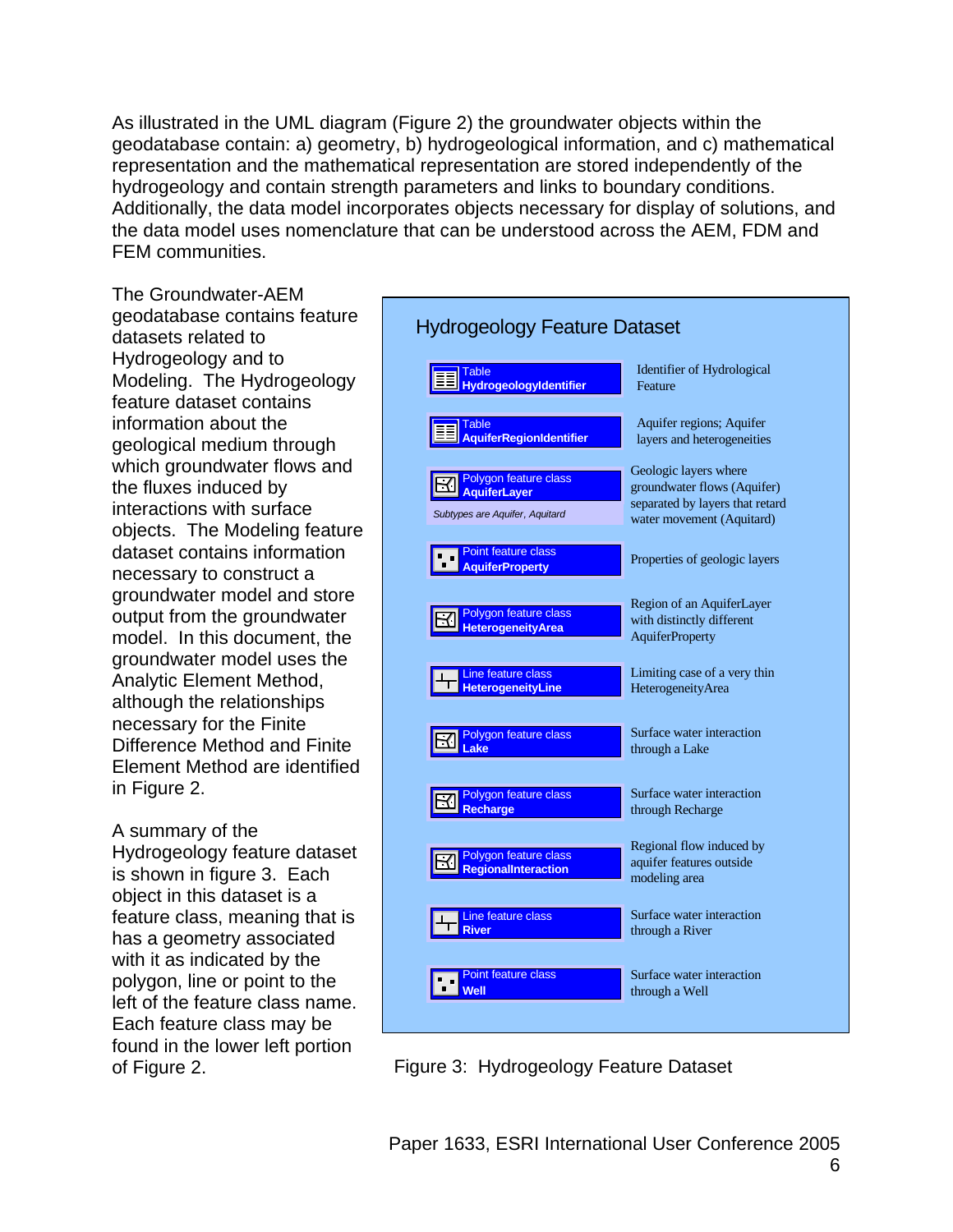The following graphic, Figure 4, summarizes the Modeling Feature Dataset. Two of the objects are feature classes, with point geometry (GroundwaterModelOutput and Boundary Condition). The others are of type Object Class, meaning information is stored within a table that is not directly associated with a geometrical representation. Once again, each object may be found in the overview shown in Figure 2. Specific details of the data included in each object and the relationship between objects is presented shortly.



Figure 4: Model Feature Dataset

The Groundwater geodatabase available at ESRI website (available at http://support.esri.com/index.cfm?fa=downloads.dataModels.gateway) does not currently support the Analytic Element Method. The following table illustrates the Hydrogeology feature class comparison between the Groundwater data model and the Groundwater-AEM data model presented here. Please note that both use a Hydrogeology feature dataset.

| GroundwaterAEM feature class  | ArcHydro Groundwater feature class |
|-------------------------------|------------------------------------|
| Aquifer Layer (polygon)       | Aquifer, HydrologicUnit            |
| HeterogeneityArea (polygon)   | GeoArea                            |
| HeterogeneityLine (line)      | GeoLine                            |
| AquiferProperty (point)       | GeoPoint, BoreLine                 |
| Lake (polygon)                | <b>WaterArea, TimeSeries</b>       |
| Recharge (polygon)            | GeoArea, TimeSeries                |
| RegionalInteraction (polygon) | (no direct feature), GeoPoint,     |
|                               | <b>TimeSeries</b>                  |
| River (line)                  | <b>WaterLine, TimeSeries</b>       |
| Well (point)                  | Well, BoreLine, TimeSeries         |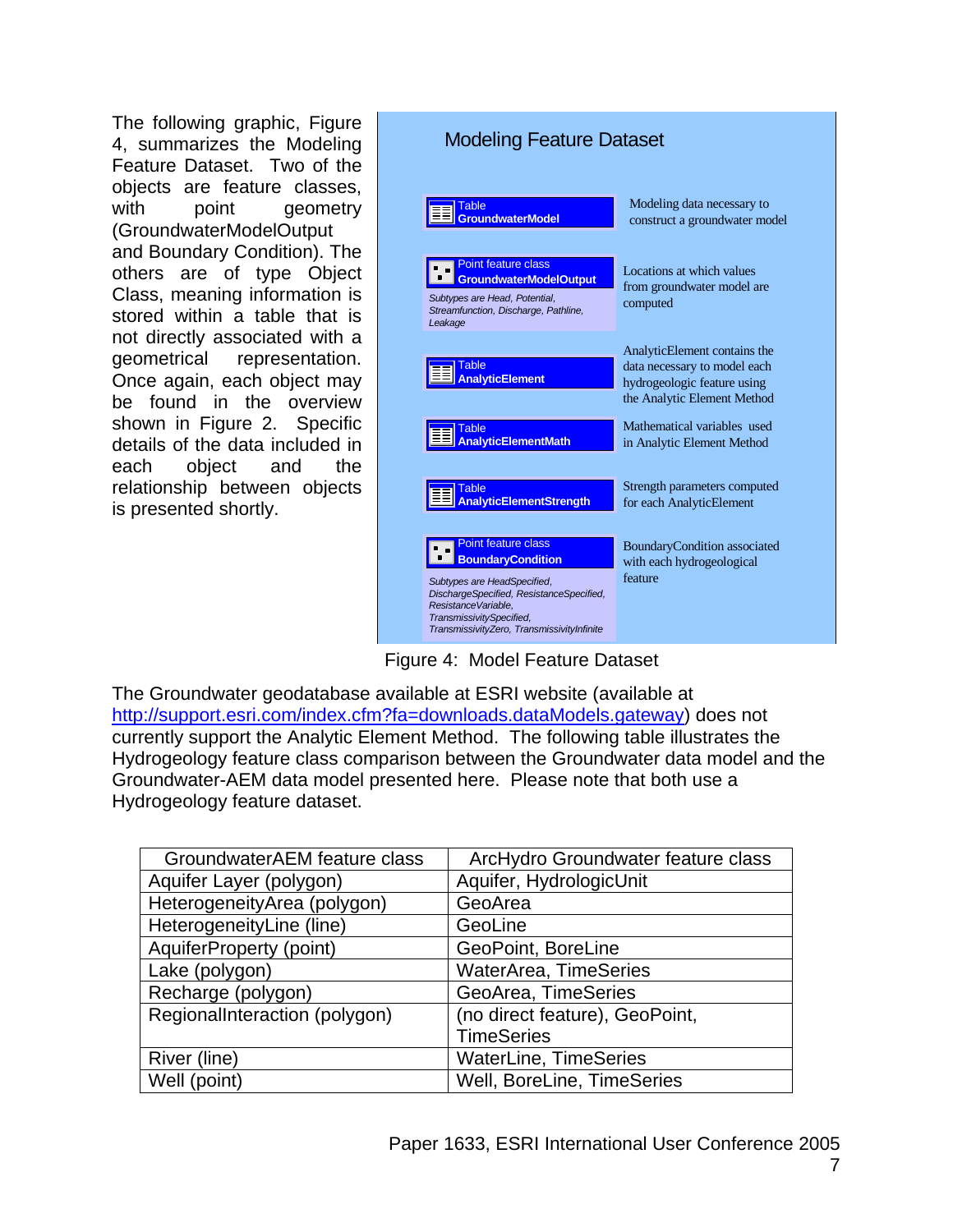The main differences being that the GroundwaterAEM gathers ArcHydro hydrogeological data into objects related to either aquifer regions or surface water interactions. Both ArcHydro Groundwater and GroundwaterAEM geodatabases contain a feature dataset for Modeling. However, Groundwater currently contains only a BoundaryCondition feature class, with similar attributes as GroundwaterAEM. Thus, the modeling feature datasets are compatible, with GroundwaterAEM extending ArcHydro to contain the information necessary for models based upon the Analytic Element Method. The ArcHydro Groundwater geodatabase also contains raster information necessary for display and spatial analysis of modeling results. This is extended in the GroundwaterAEM geodatabase to contain modeling results (GroundwaterModelOutput) either at a set of raster grid points, or at multipoint ComputePoint locations.

The GroundwaterAEM geodatabase model Feature classes and Object classes are presented next, first for Hydrogeology and then for Modeling. All field names are presented for each class, along with the type of data, and default values. It is also indicated whether null values for the field name are allowed, for example, the geometry of a BoundaryCondition could be <null> indicating that it should be associated with a Hydrogeology feature, as opposed to a point along a feature. The Relationship classes are presented after the Feature and Object classes. These relationships indicate the origin and destination classes and the multiplicity of each relationship. The fields used to link two data layers are also included in the Relationship classes.

### **Feature and Object Classes associated with Hydrogeology**

*Note that the Hydrogeology Identifier object class contains a unique HydrogeologyID for each of the Hydrogeology Features. Likewise the AquiferRegionIdentifier contains a unique identifier for each aquifer layer or heterogeneity. This enables Hydrogeology Features to be directly linked to their Analytic Element mathematical formulation, and Aquifer Features to be directly linked to their aquifer properties.* 

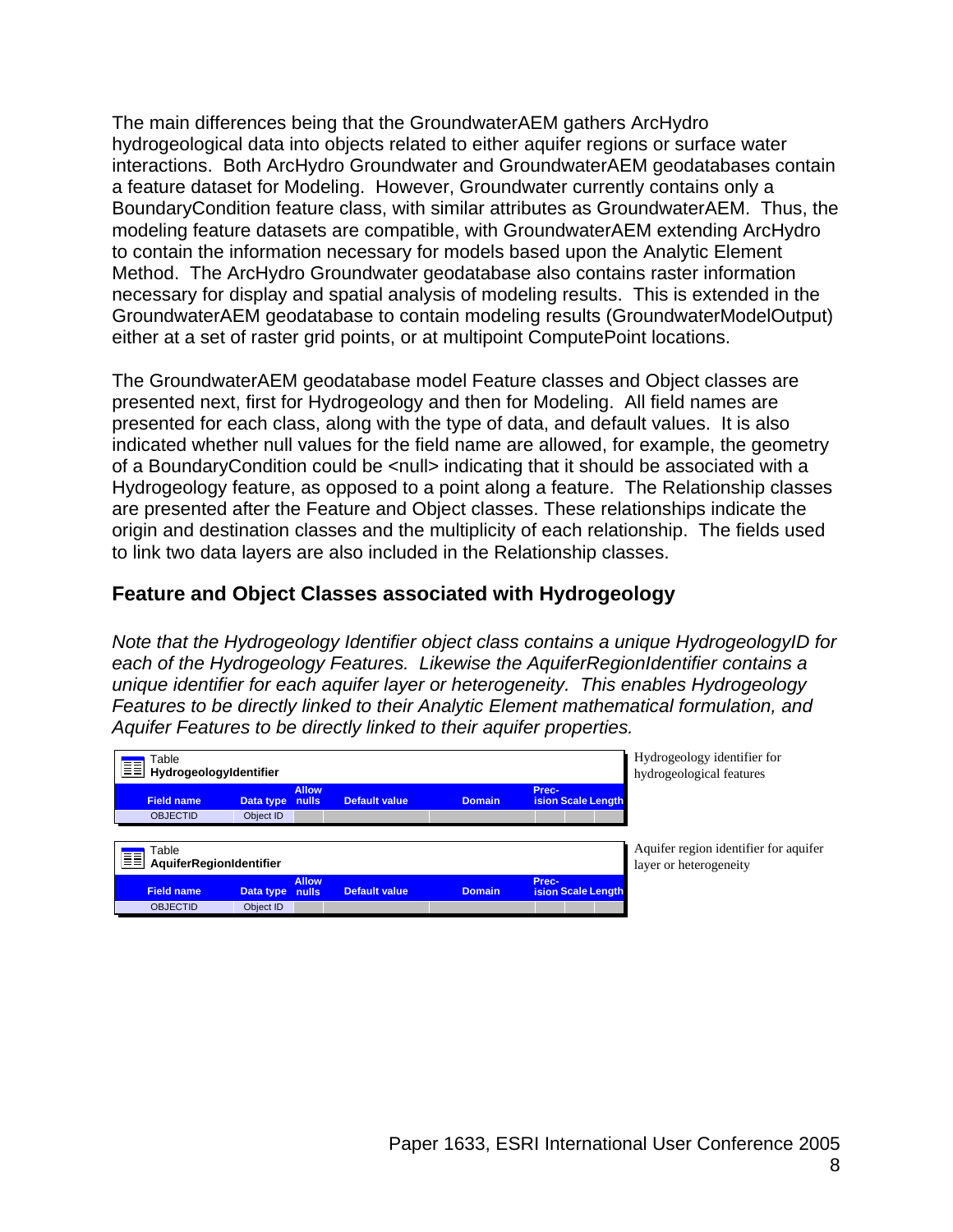| Simple feature class<br>⊠<br>AquiferLayer |                                  |                       |                      |                      | Geometry Polygon<br>Contains M values No<br>Contains Z values No      | Geologic layers where groundwater flows<br>(Aquifer) separated by layers that retard |
|-------------------------------------------|----------------------------------|-----------------------|----------------------|----------------------|-----------------------------------------------------------------------|--------------------------------------------------------------------------------------|
| <b>Field name</b>                         | Data type                        | <b>Allow</b><br>nulls | <b>Default value</b> | <b>Domain</b>        | Prec-<br>ision Scale Length                                           | water movement (Aquitard)                                                            |
| <b>OBJECTID</b>                           | Object ID                        |                       |                      |                      |                                                                       |                                                                                      |
| <b>SHAPE</b>                              | Geometry                         | Yes                   |                      |                      |                                                                       |                                                                                      |
| AquiferType                               | Long integer                     | No                    | 1                    |                      | 0                                                                     | Type of AquiferLayer                                                                 |
| Description                               | String                           | Yes                   |                      |                      | 50                                                                    | Descriptive text                                                                     |
| ArcHydro GeoArealD                        | Long integer                     | Yes                   |                      |                      | 0                                                                     | ArcHydro geodatabase representation                                                  |
| SHAPE_Length                              | Double                           | Yes                   |                      |                      | 0<br>$\overline{0}$                                                   |                                                                                      |
| SHAPE Area                                | Double                           | Yes                   |                      |                      | O<br>0                                                                |                                                                                      |
| HydrogeologyID<br>AquiferRegionID         | Long integer                     | Yes<br>Yes            |                      |                      | 0<br>0                                                                | Hydrogeology identifier                                                              |
|                                           | Long integer                     |                       |                      |                      |                                                                       | Aquifer region identifier                                                            |
| Subtypes of AquiferLayer                  |                                  |                       |                      |                      |                                                                       |                                                                                      |
|                                           | Subtype field AquiferType        |                       |                      |                      |                                                                       |                                                                                      |
| Default subtype 1                         |                                  |                       |                      |                      | List of defined default values and domains for subtypes in this class |                                                                                      |
| <b>Subtype</b>                            | <b>Subtype</b>                   |                       |                      |                      |                                                                       |                                                                                      |
| Code                                      | <b>Description</b>               |                       | <b>Field name</b>    | <b>Default value</b> | <b>Domain</b>                                                         |                                                                                      |
| $\mathbf{1}$                              | Aquifer                          |                       | No values set        |                      |                                                                       |                                                                                      |
| $\overline{2}$                            | Aquitard                         |                       | No values set        |                      |                                                                       |                                                                                      |
|                                           |                                  |                       |                      |                      |                                                                       |                                                                                      |
| Simple feature class<br>$\boxtimes$       |                                  |                       |                      |                      | Geometry Polygon<br>Contains M values No                              | Region of an AquiferLayer with distinctly                                            |
| HeterogeneityArea                         |                                  |                       |                      |                      | Contains Z values No                                                  | different AquiferProperty                                                            |
| <b>Field name</b>                         |                                  | <b>Allow</b><br>nulls | <b>Default value</b> | Domain               | Prec-<br>ision Scale Length                                           |                                                                                      |
|                                           | Data type<br>Object ID           |                       |                      |                      |                                                                       |                                                                                      |
| OBJECTID<br><b>SHAPE</b>                  |                                  | <b>Nc</b>             |                      |                      |                                                                       |                                                                                      |
| AquiferLayerID                            | Geometry<br>Long integer         | Nc                    | 1                    |                      | C                                                                     | AquiferLayer where feature exists                                                    |
| Description                               | String                           | Yes                   |                      |                      | 50                                                                    | Descriptive text                                                                     |
| ArcHydro_GeoAreaID                        | Long integer                     | Yes                   |                      |                      | C                                                                     | ArcHydro geodatabase representation                                                  |
| SHAPE Length                              | Double                           | Yes                   |                      |                      | $\mathbf C$<br>C                                                      |                                                                                      |
| SHAPE Area                                | Double                           | Yes                   |                      |                      | $\mathbf C$<br>C                                                      |                                                                                      |
| HydrogeologyID                            | Long integer Yes                 |                       |                      |                      | C                                                                     | Hydrogeology identifier                                                              |
| AquiferRegionID                           | Long integer                     | Yes                   |                      |                      | C                                                                     | Aquifer region identifier                                                            |
|                                           |                                  |                       |                      |                      |                                                                       |                                                                                      |
| Simple feature class                      |                                  |                       |                      |                      | Geometry Polyline                                                     | Limiting case as a very thin                                                         |
| т<br>HeterogeneityLine                    |                                  |                       |                      |                      | Contains M values No<br>Contains Z values No                          | HeterogeneityArea                                                                    |
|                                           |                                  | <b>Allow</b>          |                      |                      | Prec-                                                                 |                                                                                      |
| <b>Field name</b>                         | Data type                        | nulls                 | <b>Default value</b> | <b>Domain</b>        | ision Scale Length                                                    |                                                                                      |
| <b>OBJECTID</b>                           | Object ID                        |                       |                      |                      |                                                                       |                                                                                      |
| <b>SHAPE</b>                              | Geometry                         | No                    |                      |                      |                                                                       |                                                                                      |
| AquiferLayerID                            | Long integer                     | Nc                    | 1                    |                      | C                                                                     | AquiferLayer where feature exists                                                    |
| Description                               | String                           | Yes                   |                      |                      | 50                                                                    | Descriptive text                                                                     |
| ArcHydro GeoLineID                        | Long integer Yes                 |                       |                      |                      | C                                                                     | ArcHydro geodatabase representation                                                  |
| SHAPE Length                              | Double                           | Yes                   |                      |                      | C<br>C                                                                |                                                                                      |
| HydrogeologyID                            | Long integer<br>Long integer Yes | Yes                   |                      |                      | C<br>C                                                                | Hydrogeology identifier                                                              |
| AquiferRegionID                           |                                  |                       |                      |                      |                                                                       | Aquifer region identifier                                                            |
|                                           |                                  |                       |                      |                      |                                                                       |                                                                                      |
| Simple feature class<br>٠.                |                                  |                       |                      |                      | Geometry Point<br>Contains M values No                                | Properties of geologic layers                                                        |
| $\blacksquare$<br><b>AquiferProperty</b>  |                                  |                       |                      |                      | Contains Z values No                                                  |                                                                                      |
| <b>Field name</b>                         | Data type                        | <b>Allow</b><br>nulls | <b>Default value</b> | <b>Domain</b>        | Prec-<br>ision Scale Length                                           |                                                                                      |
| OBJECTID                                  | Object ID                        |                       |                      |                      |                                                                       |                                                                                      |
| <b>SHAPE</b>                              | Geometry                         | Yes                   |                      |                      |                                                                       |                                                                                      |
| Base                                      | Double                           | Yes                   |                      |                      | C<br>C                                                                | Elevation of base                                                                    |
| Thickness                                 | Double                           | Yes                   |                      |                      | $\mathbf C$<br>C                                                      | Thickness of geological media                                                        |
| HydraulicConductivity                     | Double                           | Yes                   |                      |                      | C<br>C                                                                | Hydraulic conductivity of geologic media                                             |
| Porosity                                  | Double                           | Yes                   |                      |                      | C<br>C                                                                | Porosity of geological media                                                         |
| SpecificYield                             | Double                           | Yes                   |                      |                      | C<br>C                                                                | Specific yield of geological media                                                   |
| Description                               | String                           | Yes                   |                      |                      | 50                                                                    | Descriptive text                                                                     |
| AquiferRegionID                           | Long integer Yes                 |                       |                      |                      | C                                                                     | Aquifer region identifier                                                            |
|                                           |                                  |                       |                      |                      |                                                                       |                                                                                      |
|                                           |                                  |                       |                      |                      |                                                                       |                                                                                      |
|                                           |                                  |                       |                      |                      |                                                                       |                                                                                      |
|                                           |                                  |                       |                      |                      |                                                                       |                                                                                      |
|                                           |                                  |                       |                      |                      |                                                                       |                                                                                      |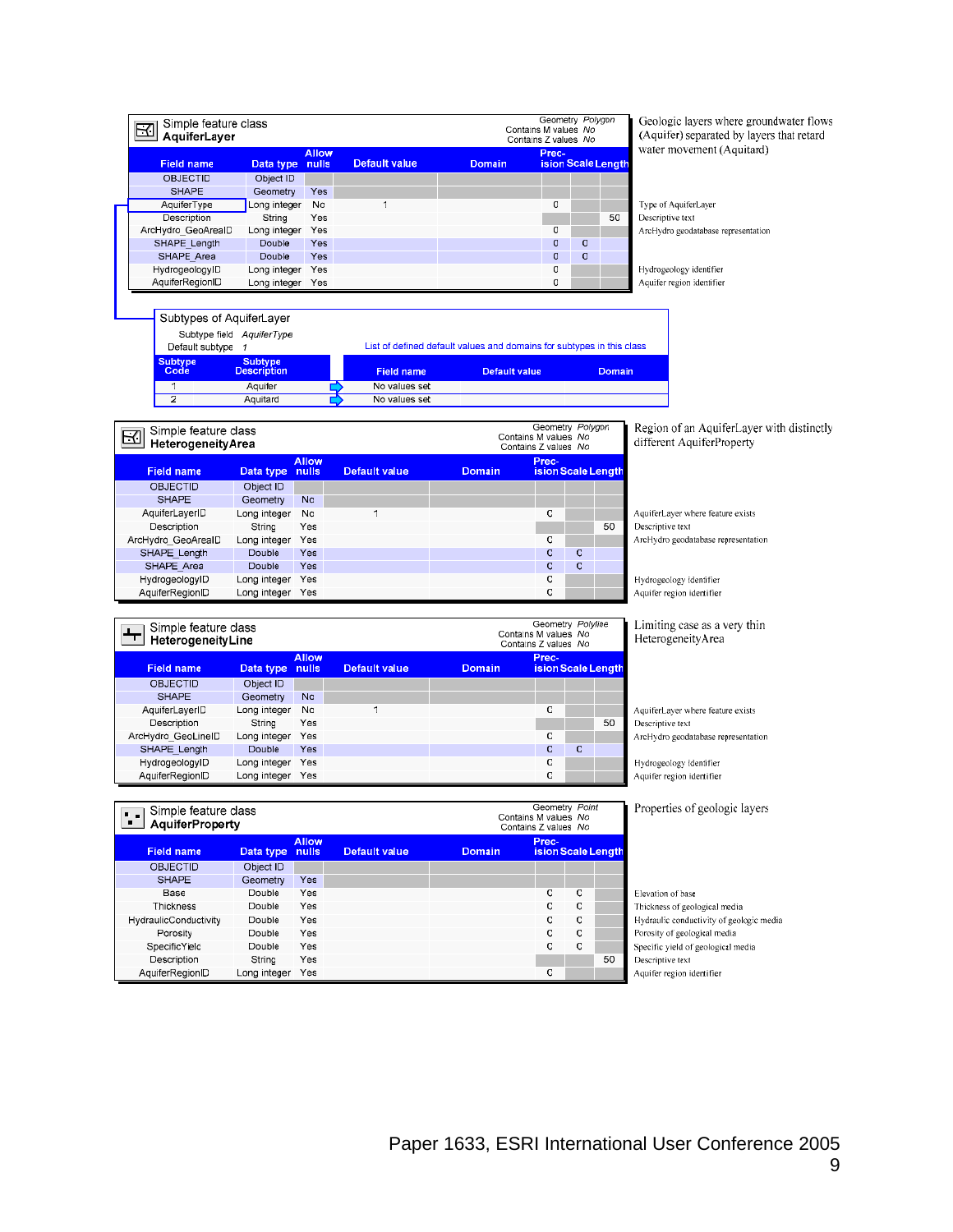| Simple feature class<br>Lake | Geometry Polygon<br>Contains M values No<br>Contains Z values No |              |               |               |       |   |                    |
|------------------------------|------------------------------------------------------------------|--------------|---------------|---------------|-------|---|--------------------|
| <b>Field name</b>            | Data type nulls                                                  | <b>Allow</b> | Default value | <b>Domain</b> | Prec- |   | ision Scale Length |
| <b>OBJECTID</b>              | Object ID                                                        |              |               |               |       |   |                    |
| <b>SHAPE</b>                 | Geometry                                                         | <b>No</b>    |               |               |       |   |                    |
| AquiferLayerID               | Long integer                                                     | No           | ×,            |               | C     |   |                    |
| Description                  | String                                                           | Yes          |               |               |       |   | 50                 |
| ArcHydro WaterAreaID         | Long integer                                                     | Yes          |               |               | C     |   |                    |
| SHAPE Length                 | Double                                                           | Yes          |               |               | C     | C |                    |
| SHAPE Area                   | Double                                                           | Yes          |               |               | C     | c |                    |
| HydrogeologyID               | Long integer                                                     | Yes          |               |               | C     |   |                    |

Surface water interaction through a Lake

AquiferLayer where feature exists Descriptive text ArcHydro geodatabase representation

Hydrogeology identifier

#### Surface water interaction through echarge

| Simple feature class<br>至<br>Recharge | Geometry Polygon<br>Contains M values No<br>Contains Z values No |              |                      |        |       |   |                    |    |
|---------------------------------------|------------------------------------------------------------------|--------------|----------------------|--------|-------|---|--------------------|----|
| <b>Field name</b>                     | Data type nulls                                                  | <b>Allow</b> | <b>Default value</b> | Domain | Prec- |   | ision Scale Length |    |
| <b>OBJECTID</b>                       | Object ID                                                        |              |                      |        |       |   |                    |    |
| <b>SHAPE</b>                          | Geometry                                                         | Yes          |                      |        |       |   |                    |    |
| AquiferLayerID                        | Long integer                                                     | No           | ٠                    |        | C     |   |                    | A۱ |
| Description                           | String                                                           | Yes          |                      |        |       |   | 50                 | D. |
| ArcHydro GeoAreaID                    | Long integer                                                     | Yes          |                      |        | C     |   |                    | Aı |
| SHAPE Length                          | Double                                                           | Yes          |                      |        | C     | C |                    |    |
| SHAPE Area                            | Double                                                           | Yes          |                      |        | C     | C |                    |    |
| HydrogeologyID                        | Long integer                                                     | Yes          |                      |        | C     |   |                    | н  |

| $\boxtimes$       | Geometry Polygon<br>Simple feature class<br>Contains M values No<br>RegionalInteraction<br>Contains Z values No |                       |                      |               |          |          |                           |
|-------------------|-----------------------------------------------------------------------------------------------------------------|-----------------------|----------------------|---------------|----------|----------|---------------------------|
| <b>Field name</b> | Data type                                                                                                       | <b>Allow</b><br>nulls | <b>Default value</b> | <b>Domain</b> | Prec-    |          | <b>ision Scale Length</b> |
| <b>OBJECTID</b>   | Object ID                                                                                                       |                       |                      |               |          |          |                           |
| <b>SHAPE</b>      | Geometry                                                                                                        | Yes                   |                      |               |          |          |                           |
| AquiferLayerID    | Long integer                                                                                                    | No                    |                      |               | 0        |          |                           |
| Description       | String                                                                                                          | Yes                   |                      |               |          |          | 50                        |
| SHAPE Length      | Double                                                                                                          | Yes                   |                      |               | $\Omega$ | $\Omega$ |                           |
| SHAPE Area        | Double                                                                                                          | Yes                   |                      |               | $\Omega$ | $\Omega$ |                           |
| HydrogeologyID    | Long integer                                                                                                    | Yes                   |                      |               | $\Omega$ |          |                           |

**River** Contains M values No. 2014<br> **River** Contains Z values No. 2014

SHAPE\_Length Double Yes 0 0 0

Default value

 $\overline{1}$ 

 $\overline{\mathbf{C}}$ 

**Allow nulls**

Allow<br>Data type nulls

 $Nc$ 

 $N<sub>c</sub>$ 

Yes

Yes

Yes

Object ID

Long integer

String

Long integer

Double

Long integer Yes

Long integer Yes

Geometry

Simple feature class<br>River

Simple feature class

**Field name OBJECTID** 

SHAPE

AquiferLayerID

Description

ArcHydro\_WellID

Radius

MultiLayer

HydrogeologyID

 $+$ 

**Field name Data type**

OBJECTID Object ID SHAPE Geometry No<br>AquiferLayerID Long integer No

| AquiferLayer where feature exists   |
|-------------------------------------|
| Descriptive text                    |
| ArcHydro geodatabase representation |

ydrogeology identifier

#### Regional flow induced by aquifer features outside modeling area

AquiferLayer where feature exists Descriptive text

Hydrogeology identifier

Geometry *Polyline*

Geometry Point<br>Contains M values No<br>Contains Z values No

 $\overline{c}$ 

 $\mathbf{C}$ 

 $\mathtt{C}$  $\overline{\text{C}}$ 

 $\mathtt{C}$ 

 $\mathbf{C}$ 

Prec-<br>ision Scale Length

50

Geometry Polygon

**Prec-Default value Domain ision Scale Length**

Domain

Surface water interaction through a River

AquiferLayerID Long integer No 1<br>
Description String Yes 1 1 0 AquiferLayer where feature exists<br>
Descriptive text Description String Yes 50 Descriptive text ArcHydro\_WaterLineID Long integer Yes 0 ArcHydro geodatabase representation

HydrogeologyID Long integer Yes 0 Hydrogeology identifier

Surface water interaction through a Well

AquiferLayer where feature exists Descriptive text ArcHydro geodatabase representation Radius of well Multiple layers for screened interval Hydrogeology identifier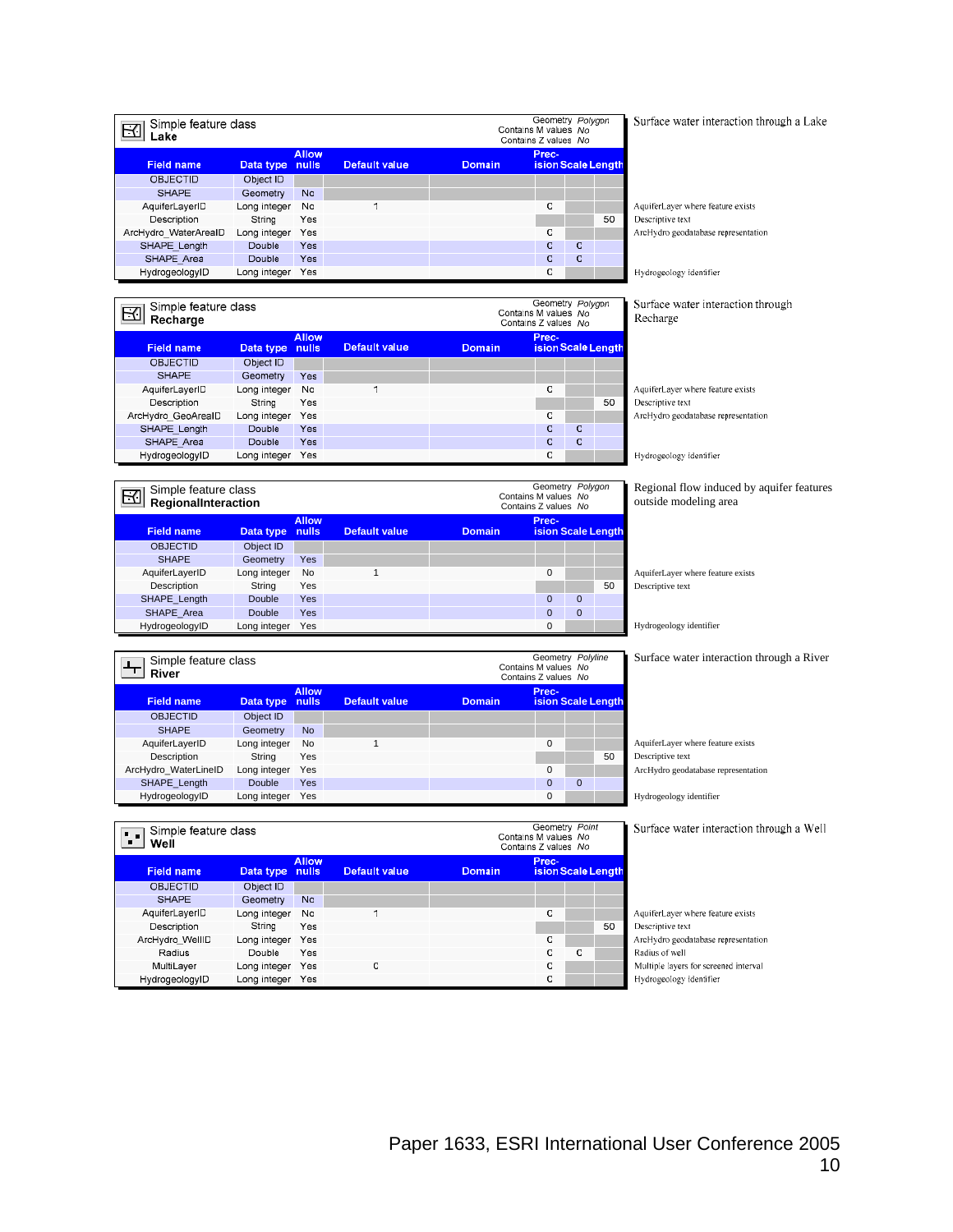# **Feature and Object Classes Required for Modeling**

*Note that the GroundwaterModel contains a unique identifier that gets placed into the AnalyticElement that reside within the model, and within the GroundwaterModelOutput for the model. Likewise, an AnalyticElementID gets placed within the AnalyticElementMath and AnalyticElementStrength associated with the analytic element.* 

|                     | Table<br>GroundwaterModel                      |                                      |              |                                                                       |                      |                                              |                     | Modeling data necessary to construct a<br>groundwater model |  |
|---------------------|------------------------------------------------|--------------------------------------|--------------|-----------------------------------------------------------------------|----------------------|----------------------------------------------|---------------------|-------------------------------------------------------------|--|
|                     | <b>Field name</b>                              | Data type nulls                      | <b>Allow</b> | <b>Default value</b>                                                  | Domain               | Prec-                                        | ision Scale Length  |                                                             |  |
|                     | <b>OBJECTID</b>                                | Object ID                            |              |                                                                       |                      |                                              |                     |                                                             |  |
|                     | FileDirectory                                  | String                               | Yes          |                                                                       |                      |                                              | 50                  | File directory for file I/O                                 |  |
|                     | FileName                                       | String                               | Yes          |                                                                       |                      |                                              | 50                  | File name for i/O                                           |  |
|                     | SolveMaxIteration                              | Long integer                         | Yes          |                                                                       |                      | C                                            |                     | Maximum number of iterations for solve                      |  |
|                     | SolveErrorTolerance                            | Double                               | Yes          |                                                                       |                      | C                                            | C                   | Maximum error tolerance for solve                           |  |
|                     | Description                                    | String                               | Yes          |                                                                       |                      |                                              | 50                  | Descriptive text                                            |  |
|                     |                                                |                                      |              |                                                                       |                      |                                              |                     |                                                             |  |
| $\blacksquare$<br>п | Simple feature class<br>GroundwaterModelOutput |                                      |              |                                                                       |                      | Contains M values No<br>Contains Z values No | Geometry Multipoint | Modeling data necessary to construct a<br>groundwater model |  |
|                     |                                                |                                      | <b>Allow</b> |                                                                       |                      | Prec-                                        |                     |                                                             |  |
|                     | <b>Field name</b>                              | Data type nulls                      |              | <b>Default value</b>                                                  | <b>Domain</b>        |                                              | ision Scale Length  |                                                             |  |
|                     | <b>OBJECTID</b>                                | Object ID                            |              |                                                                       |                      |                                              |                     |                                                             |  |
|                     | <b>SHAPE</b>                                   | Geometry                             | Yes          |                                                                       |                      |                                              |                     |                                                             |  |
|                     | ComputeFunctionType                            | Long integer                         | No           | $\overline{1}$                                                        |                      | 0                                            |                     | Type of function to compute                                 |  |
|                     | <b>ComputeFunctionTime</b>                     | Double                               | Yes          | $\mathbf 0$                                                           |                      | 0                                            | 0                   | Time to compute value of function                           |  |
|                     | GridLeft                                       | Double                               | Yes          |                                                                       |                      | 0                                            | 0                   | Left boundary of grid if geometry is <null></null>          |  |
|                     | GridBottom                                     | Double                               | Yes          |                                                                       |                      | 0                                            | 0                   | Bottom boundary of grid if geometry is <null></null>        |  |
|                     | GridRight                                      | Double                               | Yes          |                                                                       |                      | 0                                            | O                   | Right boundary of grid if geometry is <null></null>         |  |
|                     | GridTop                                        | Double                               | Yes          |                                                                       |                      | O                                            | O                   | Top boundary of grid if geometry is <null></null>           |  |
|                     | GridInterval                                   | Long integer                         | Yes          |                                                                       |                      | O                                            |                     | Number of grid intervals if geometry is <null></null>       |  |
|                     | Description                                    | String                               | Yes          |                                                                       |                      |                                              | 50                  | Descriptive text                                            |  |
|                     | GroundwaterModelID                             | Long integer Yes                     |              |                                                                       |                      | O                                            |                     | Groundwater model idntifier                                 |  |
|                     | Subtypes of GroundwaterModelOutput             |                                      |              |                                                                       |                      |                                              |                     |                                                             |  |
|                     | Default subtype 1                              | Subtype field ComputeFunctionType    |              | List of defined default values and domains for subtypes in this class |                      |                                              |                     |                                                             |  |
|                     | <b>Subtype</b><br>Code                         | <b>Subtype</b><br><b>Description</b> |              | <b>Field name</b>                                                     | <b>Default value</b> |                                              | <b>Domain</b>       |                                                             |  |
|                     | 1                                              | Head                                 |              | No values set                                                         |                      |                                              |                     |                                                             |  |
|                     | $\overline{2}$                                 | Potential                            |              | No values set                                                         |                      |                                              |                     |                                                             |  |
|                     | 3                                              | Streamfunction                       |              | No values set                                                         |                      |                                              |                     |                                                             |  |
|                     | $\overline{4}$                                 | Discharge                            |              | No values set                                                         |                      |                                              |                     |                                                             |  |
|                     | $\overline{5}$                                 | Pathline                             |              | No values set                                                         |                      |                                              |                     |                                                             |  |
|                     | $\overline{6}$                                 | Leakage                              |              | No values set                                                         |                      |                                              |                     |                                                             |  |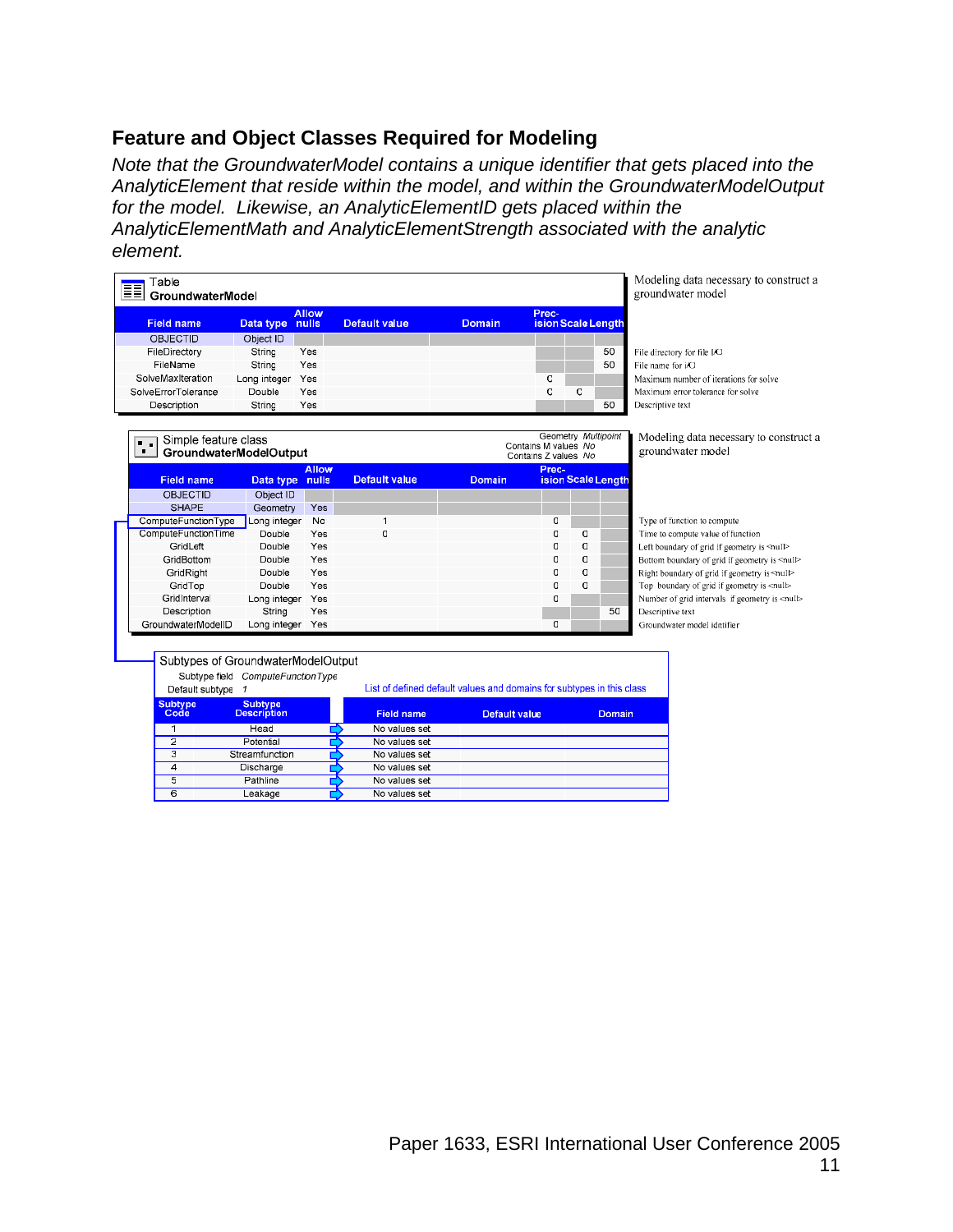| Simple feature class<br>$\mathbf{r}$ .<br><b>BoundaryCondition</b><br>. . |               | Geometry Point<br>Contains M values No<br>Contains Z values No |                      |               |                             |          |    |
|---------------------------------------------------------------------------|---------------|----------------------------------------------------------------|----------------------|---------------|-----------------------------|----------|----|
| <b>Field name</b>                                                         | Data type     | <b>Allow</b><br>nulls                                          | <b>Default value</b> | <b>Domain</b> | Prec-<br>ision Scale Length |          |    |
| <b>OBJECTID</b>                                                           | Object ID     |                                                                |                      |               |                             |          |    |
| <b>SHAPE</b>                                                              | Geometry      | Yes                                                            |                      |               |                             |          |    |
| BoundaryType                                                              | Long integer  | No                                                             | 1                    |               | 0                           |          |    |
| BoundaryValue                                                             | Double        | Yes                                                            |                      |               | $\Omega$                    | $\Omega$ |    |
| BoundaryValue2                                                            | Double        | Yes                                                            |                      |               | O                           | $\Omega$ |    |
| BoundaryValue3                                                            | Double        | Yes                                                            |                      |               | O                           | 0        |    |
| BoundaryValue4                                                            | Double        | Yes                                                            |                      |               | $\Omega$                    | 0        |    |
| TransientType                                                             | Short integer | Yes                                                            | O                    |               | O                           |          |    |
| Side                                                                      | Short integer | Yes                                                            | 1                    |               | 0                           |          |    |
| Description                                                               | String        | Yes                                                            |                      |               |                             |          | 50 |
| HydrogeologyID                                                            | Long integer  | Yes                                                            |                      |               | O                           |          | E  |

BoundaryCondition associated with each hydrogeological feature

Type of boundary condition Value of boundary condition Extra value for boundary condition Extra value for boundary condition Extra value for boundary condition Steady (C) or Transient (1) Left (1) or right (C) side for boundary condition Descriptive text Hydrogeology identifier

|                        | Subtypes of BoundaryCondition        |                   |                                                                       |        |
|------------------------|--------------------------------------|-------------------|-----------------------------------------------------------------------|--------|
|                        | Subtype field<br>BoundaryType        |                   |                                                                       |        |
| Default subtype        |                                      |                   | List of defined default values and domains for subtypes in this class |        |
| <b>Subtype</b><br>Code | <b>Subtype</b><br><b>Description</b> | <b>Field name</b> | Default value                                                         | Domain |
| 1                      | HeadSpecified                        | No values set     |                                                                       |        |
| 2                      | DischargeSpecified                   | No values set     |                                                                       |        |
| 3                      | <b>ResistanceSpecified</b>           | No values set     |                                                                       |        |
| $\overline{4}$         | ResistanceVariable                   | No values set     |                                                                       |        |
| 5                      | <b>TransmissivitySpecified</b>       | No values set     |                                                                       |        |
| 6                      | TransmissivityZerc                   | No values set     |                                                                       |        |
|                        | TransmissivityInfinite               | No values set     |                                                                       |        |

| Table<br>围<br>AnalyticElementMath |                 |              |               |               |       |                    |    |  |  |
|-----------------------------------|-----------------|--------------|---------------|---------------|-------|--------------------|----|--|--|
| <b>Field name</b>                 | Data type nulls | <b>Allow</b> | Default value | <b>Domain</b> | Prec- | ision Scale Length |    |  |  |
| <b>OBJECTID</b>                   | Object ID       |              |               |               |       |                    |    |  |  |
| NumParameter                      | Long integer    | No           | C             |               | C     |                    |    |  |  |
| <b>NumControlPoint</b>            | Long integer    | Yes          | C             |               | C     |                    |    |  |  |
| TransientType                     | Short integer   | Yes          | C             |               | C     |                    |    |  |  |
| FarFieldTolerance                 | Double          | Yes          |               |               | C     | C                  |    |  |  |
| FarfieldDistance                  | Double          | Yes          |               |               | C     | C                  |    |  |  |
| Description                       | String          | Yes          |               |               |       |                    | 50 |  |  |
| AnalyticElementID                 | Long integer    | Yes          |               |               | C     |                    |    |  |  |

thematical variables used in Analytic ment Method

ther of parameters ther of control points dy (C) or transient (1) field tolerance field distance criptive text lytic element identifier

Mathematical variables used in Analytic Element Method

Hydrogeology identifier Groundwater model identifier

Strength parameters computed for each AnalyticElement

Value of strength parameter Analytic element identifer

| HydrogeologyID                    | Long integer    | Yes          |               |               | C     |   |                    |  |
|-----------------------------------|-----------------|--------------|---------------|---------------|-------|---|--------------------|--|
| GroundwaterModelID                | Long integer    | Yes          |               |               | C     |   |                    |  |
|                                   |                 |              |               |               |       |   |                    |  |
| Table                             |                 |              |               |               |       |   |                    |  |
| <u>EE</u> AnalyticElementStrength |                 |              |               |               |       |   |                    |  |
|                                   |                 | <b>Allow</b> |               |               | Prec- |   |                    |  |
| <b>Field name</b>                 | Data type nulls |              | Default value | <b>Domain</b> |       |   | ision Scale Length |  |
|                                   |                 |              |               |               |       |   |                    |  |
| <b>OBJECTID</b>                   | Object ID       |              |               |               |       |   |                    |  |
| StrengthValue                     | Double          | No           |               |               | C     | C |                    |  |

Default value

**Allow** 

Data type nulls

Object ID

Table <u>E≣</u> AnalyticElement

**Field name** 

OBJECTID

Prec-<br>ision Scale Length

Domain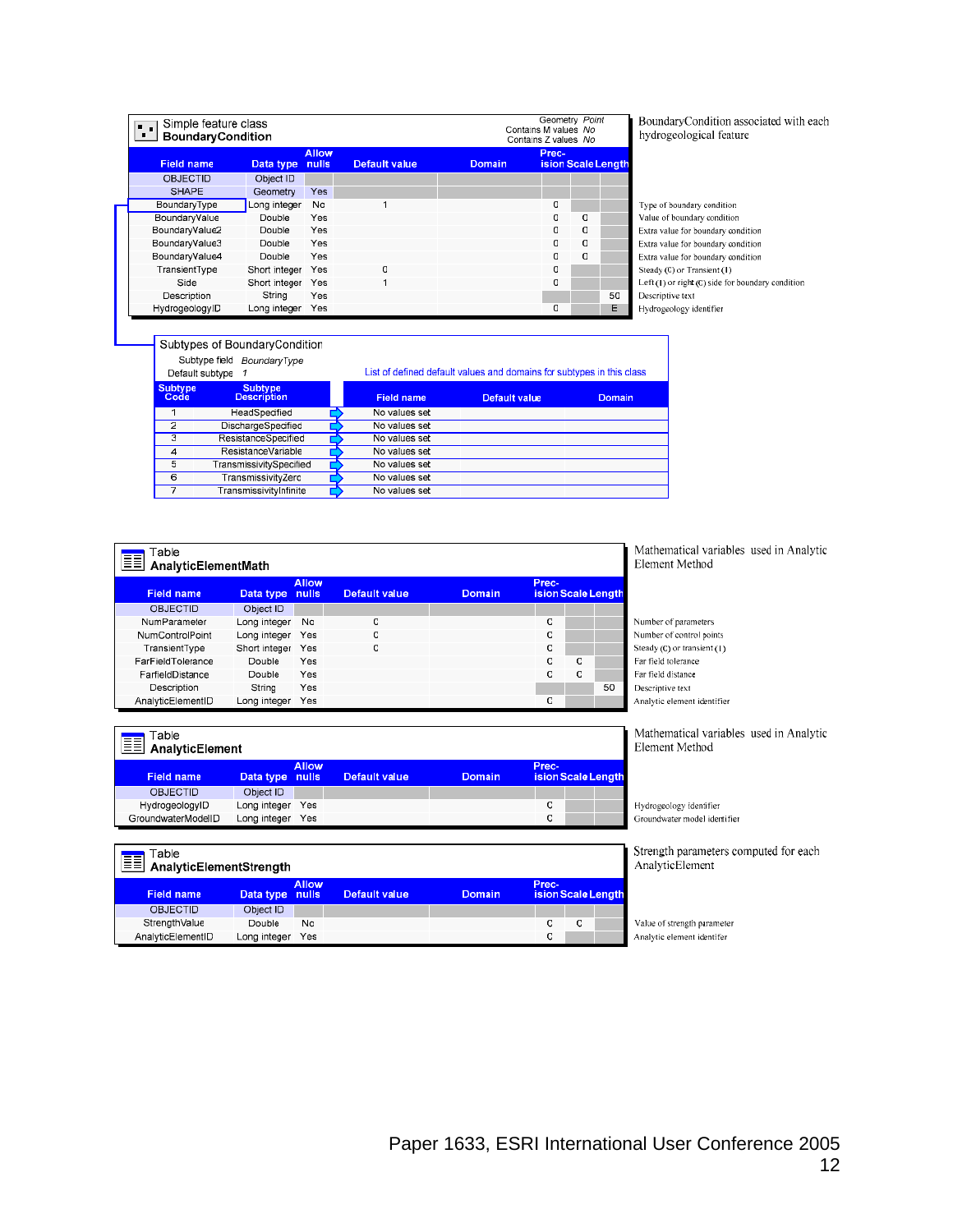# **Relationship Classes**

*Note that the class to the left is related to the class on the right via these relationships, which are automatically assigned by ArcGIS. Please note that the Foreign key is filled with the OBJECTID from the class on the left, which enables the object that is created to identify its parent class. Relationship classes also indicate multiplicity; all relationships used here are either 1-to-1 or 1-to-many.* 

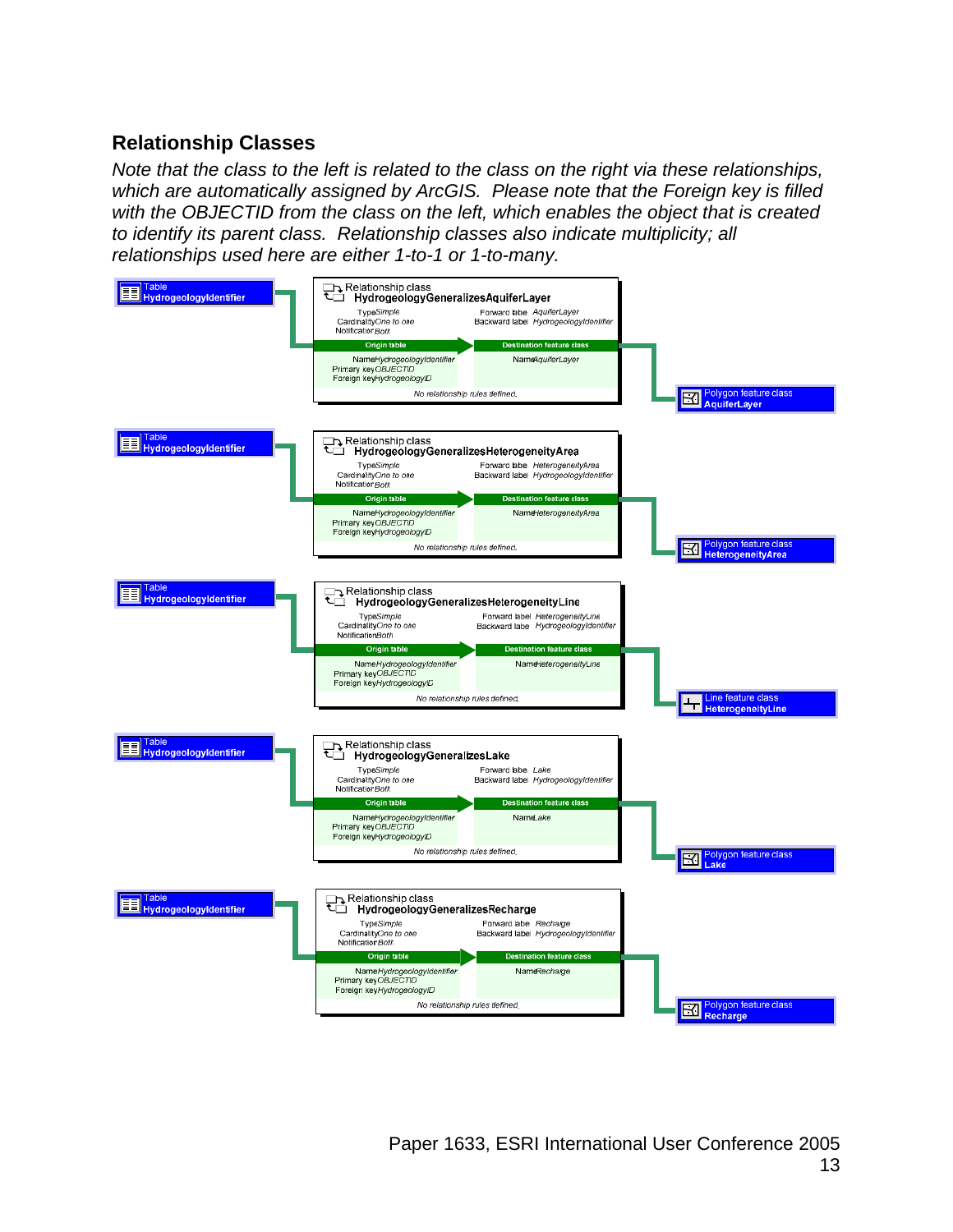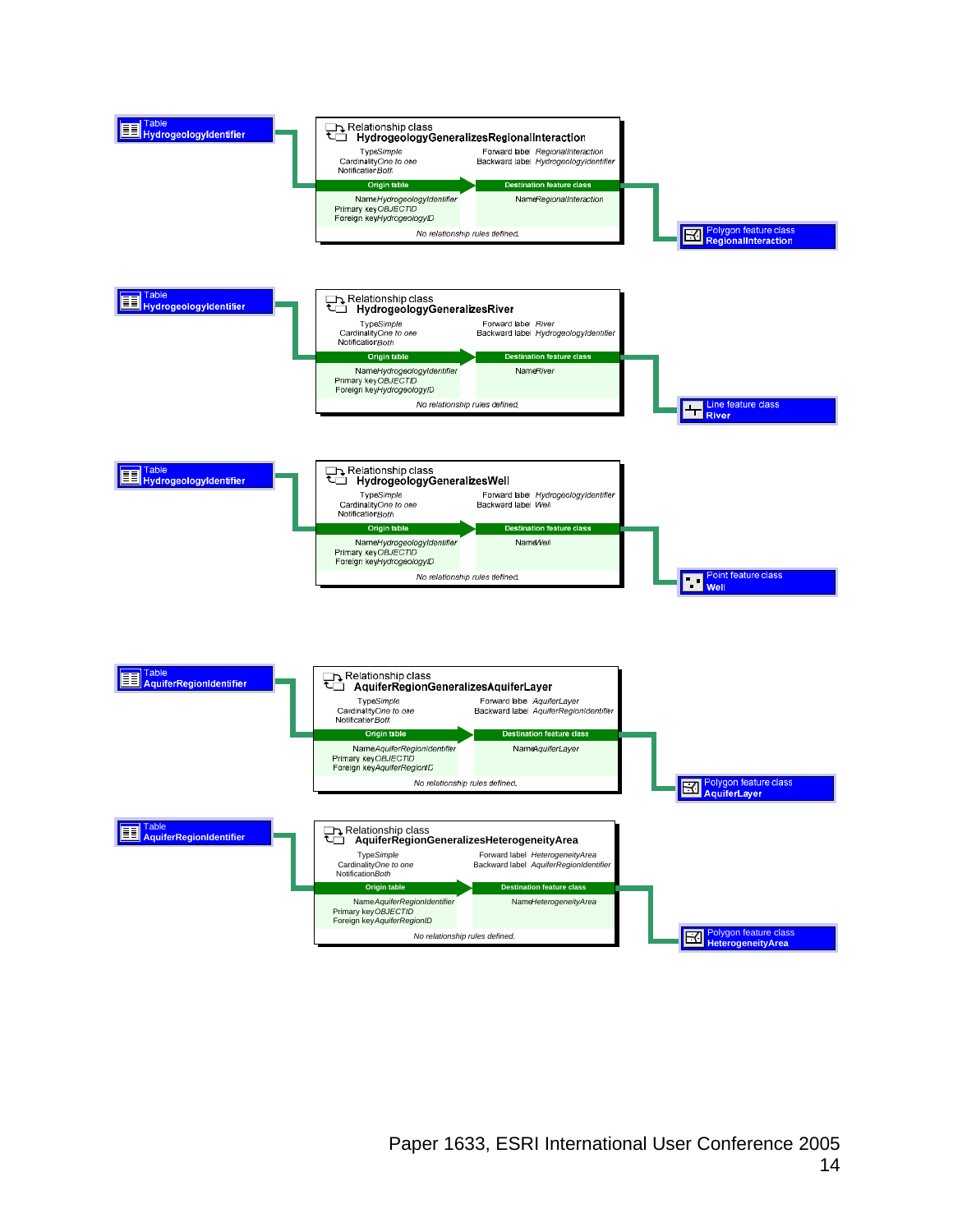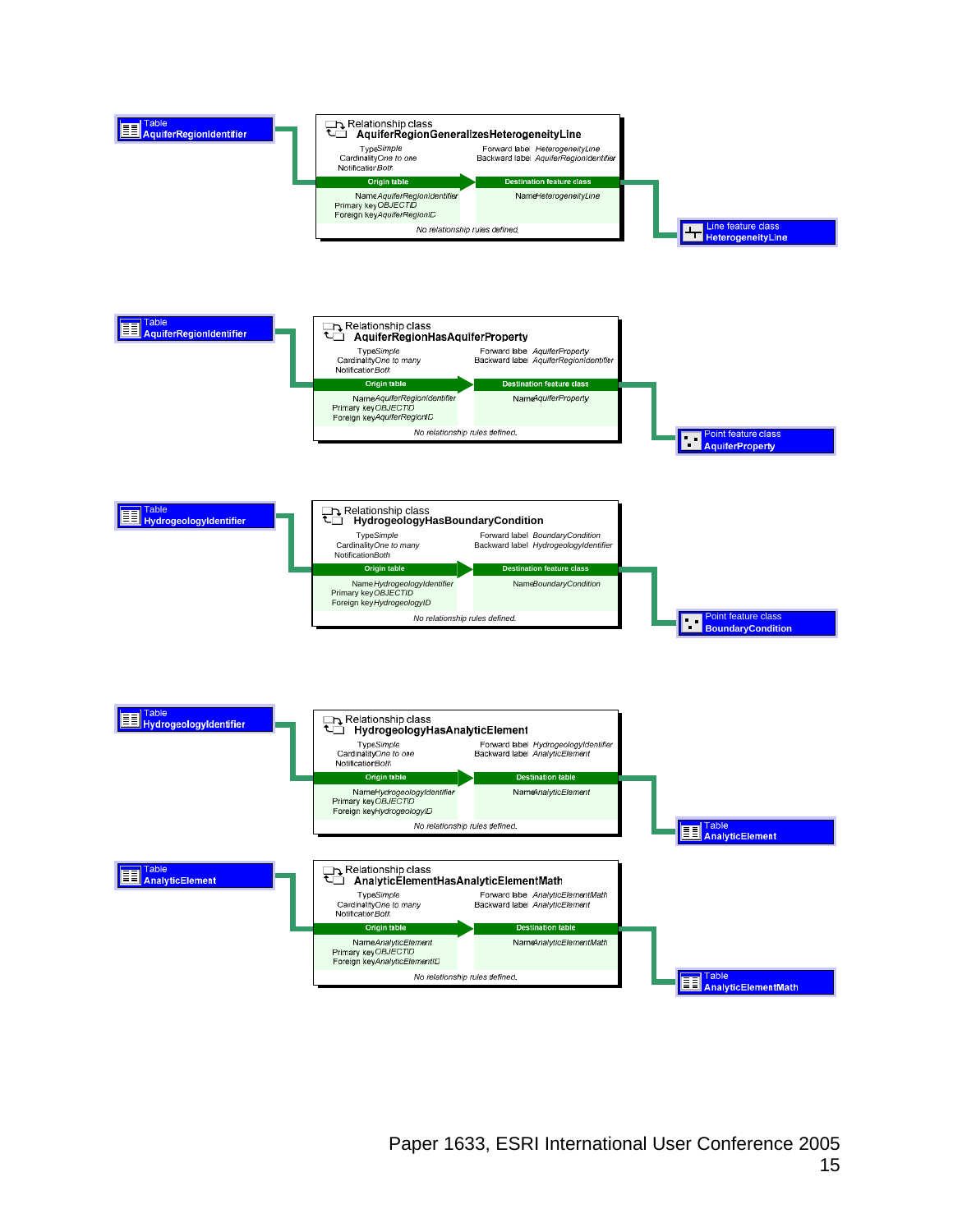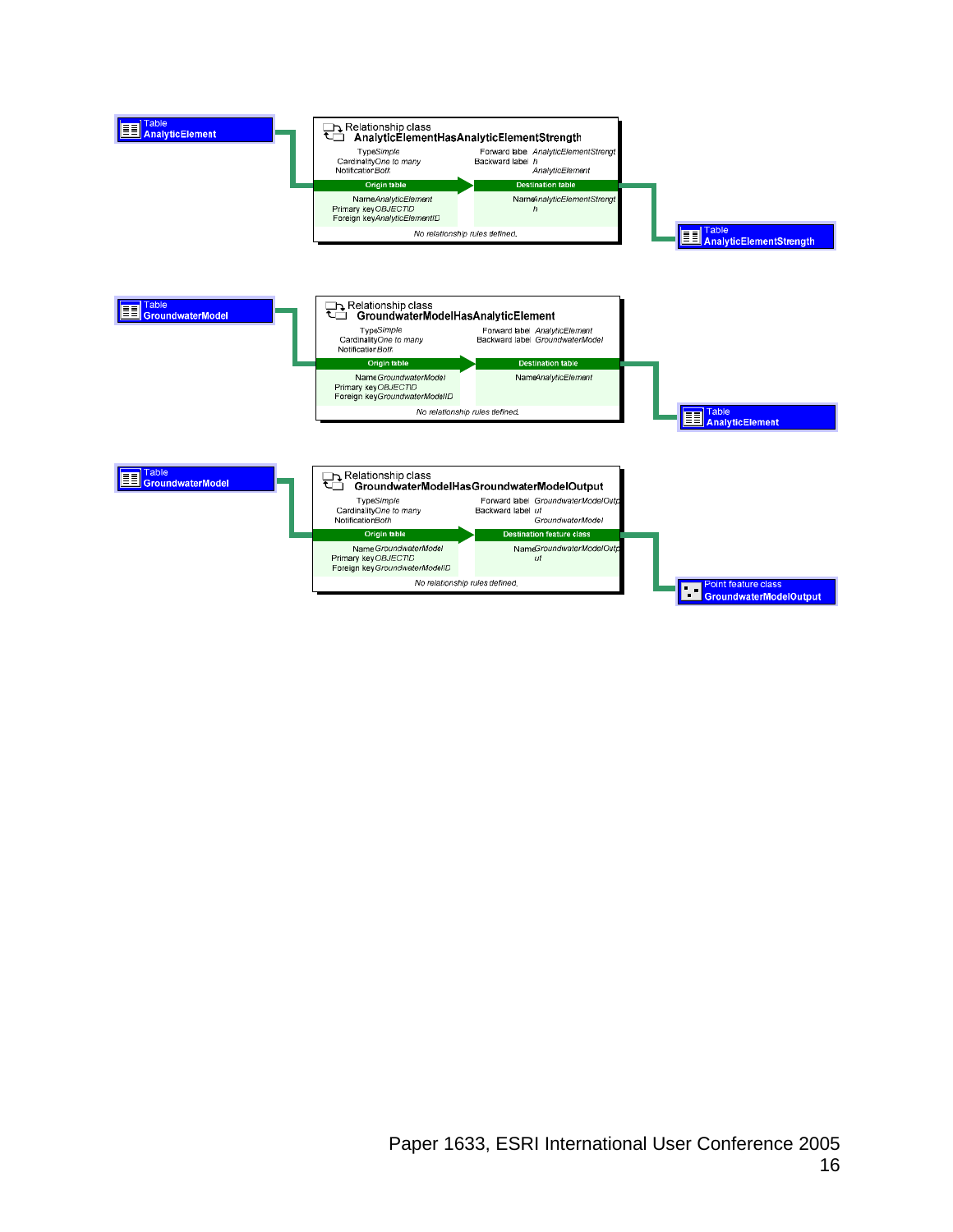# **Creating MLAEM Elements using GroundwaterAEM Geodatabase**

The following table illustrates how the geodatabase stores information related to existing elements in MLAEM (Multi-Layer Analytic Element Method). Note that Curvilinear elements must have straight geometry, as ArcGIS does not support parabolic shapes.

| <b>GroundwaterAEM</b><br>Geodatabase | <b>Boundary Condition</b>  |                                                        |  |
|--------------------------------------|----------------------------|--------------------------------------------------------|--|
| Aquifer Layer:<br>Aquifer            |                            | Aquifer                                                |  |
|                                      | HeadSpecified              |                                                        |  |
| Aquifer Layer:                       | <b>ResistanceSpecified</b> | Aquitard + Polygon                                     |  |
| Aquitard                             | ResistanceVariable         |                                                        |  |
|                                      | TransmissivitySpecified    |                                                        |  |
| Aquifer Layer:<br>Aquitard           | <b>ResistanceSpecified</b> | <b>Well-Area Element</b>                               |  |
| HeterogeneityArea                    | TransmissivitySpecified    | Variable Area<br>Element + Polygon +<br><b>Doublet</b> |  |
| HeterogeneityArea                    | TransmissivitySpecified    | Constant strength<br>quadrilateral area<br>element     |  |
|                                      | TransmissivitySpecified    |                                                        |  |
| HeterogeneityLine                    | TransmissivityZero         | String of<br><b>Curvilinear Elements</b>               |  |
|                                      | TransmissivityInfinite     |                                                        |  |
|                                      | TransmissivitySpecified    |                                                        |  |
| HeterogeneityLine                    | TransmissivityZero         | Double Root                                            |  |
|                                      | TransmissivityInfinite     |                                                        |  |
|                                      | ResistanceSpecified        | Variable Area<br>Element + Polygon +                   |  |
| Lake                                 | ResistanceVariable         | <b>Doublet</b>                                         |  |
|                                      | <b>ResistanceSpecified</b> | Constant strength<br>quadrilateral area                |  |
| Lake                                 | ResistanceVariable         | element                                                |  |
| Recharge                             | DischargeSpecified         | Rain                                                   |  |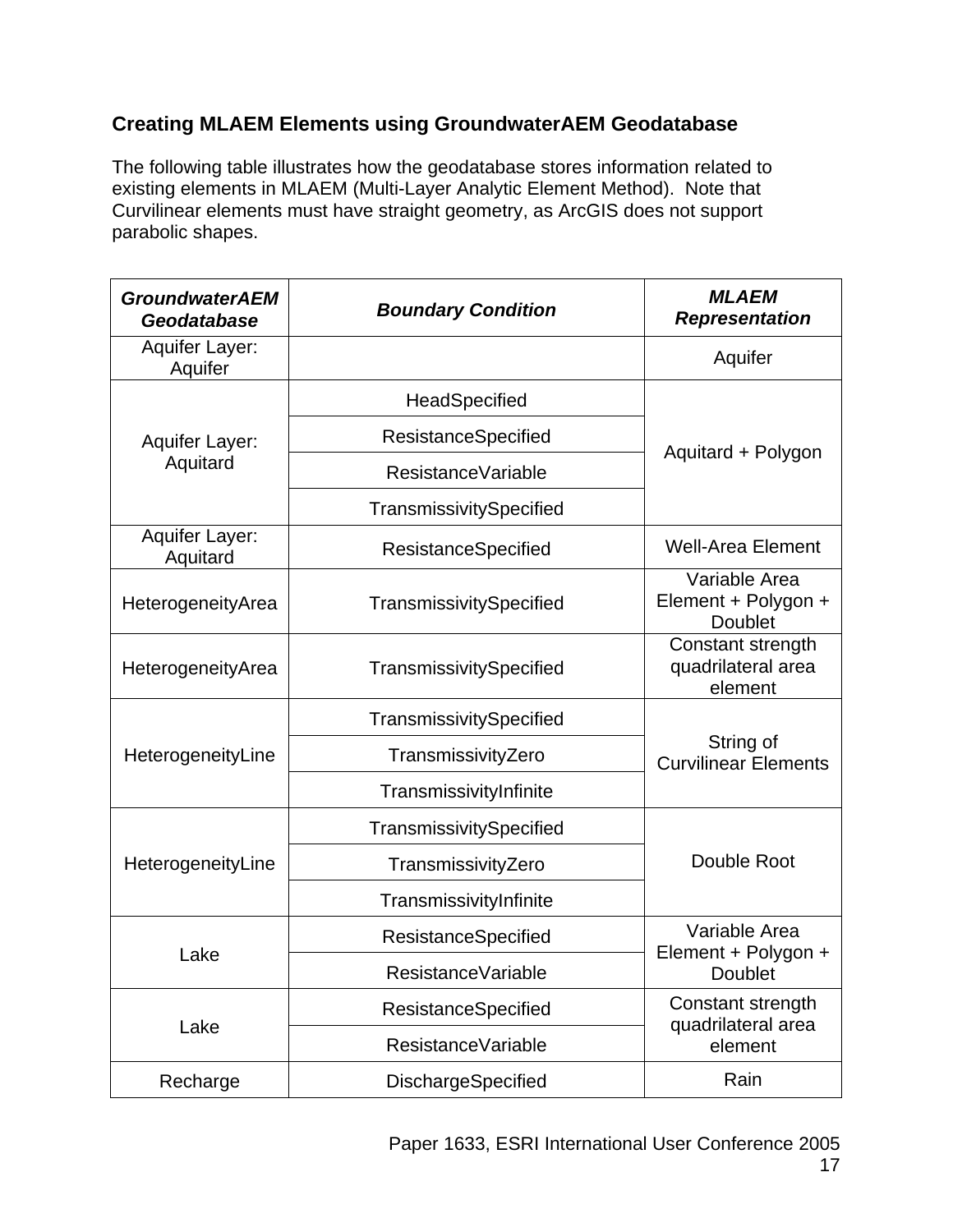| Recharge            | <b>DischargeSpecified</b>                 | Constant strength<br>quadrilateral area<br>element     |  |  |  |
|---------------------|-------------------------------------------|--------------------------------------------------------|--|--|--|
| Recharge            | DischargeSpecified                        | Variable Area<br>Element + Polygon +<br><b>Doublet</b> |  |  |  |
|                     | HeadSpecified                             | Reference                                              |  |  |  |
| RegionalInteraction | <b>DischargeSpecified</b>                 | Uniflow                                                |  |  |  |
|                     | HeadSpecified                             |                                                        |  |  |  |
|                     | DischargeSpecified                        |                                                        |  |  |  |
|                     | DischargeSpecified:Left side              | String of                                              |  |  |  |
| <b>River</b>        | ResistanceSpecified                       | <b>Curvilinear Elements</b>                            |  |  |  |
|                     | ResistanceVariable                        |                                                        |  |  |  |
|                     | TransmissivityInfinite:DischargeSpecified |                                                        |  |  |  |
|                     | HeadSpecified                             |                                                        |  |  |  |
|                     | DischargeSpecified                        | Linesink                                               |  |  |  |
| <b>River</b>        | <b>ResistanceSpecified</b>                |                                                        |  |  |  |
|                     | ResistanceVariable                        |                                                        |  |  |  |
| River               | HeadSpecified                             | Double Root                                            |  |  |  |
|                     | HeadSpecified                             |                                                        |  |  |  |
|                     | HeadSpecified: MultiAquifer               | Well                                                   |  |  |  |
| Well                | DischargeSpecified                        |                                                        |  |  |  |
|                     | DischargeSpecified:Transient              |                                                        |  |  |  |
|                     | Unsupported geometry                      |                                                        |  |  |  |
|                     | Unsupported geometry                      |                                                        |  |  |  |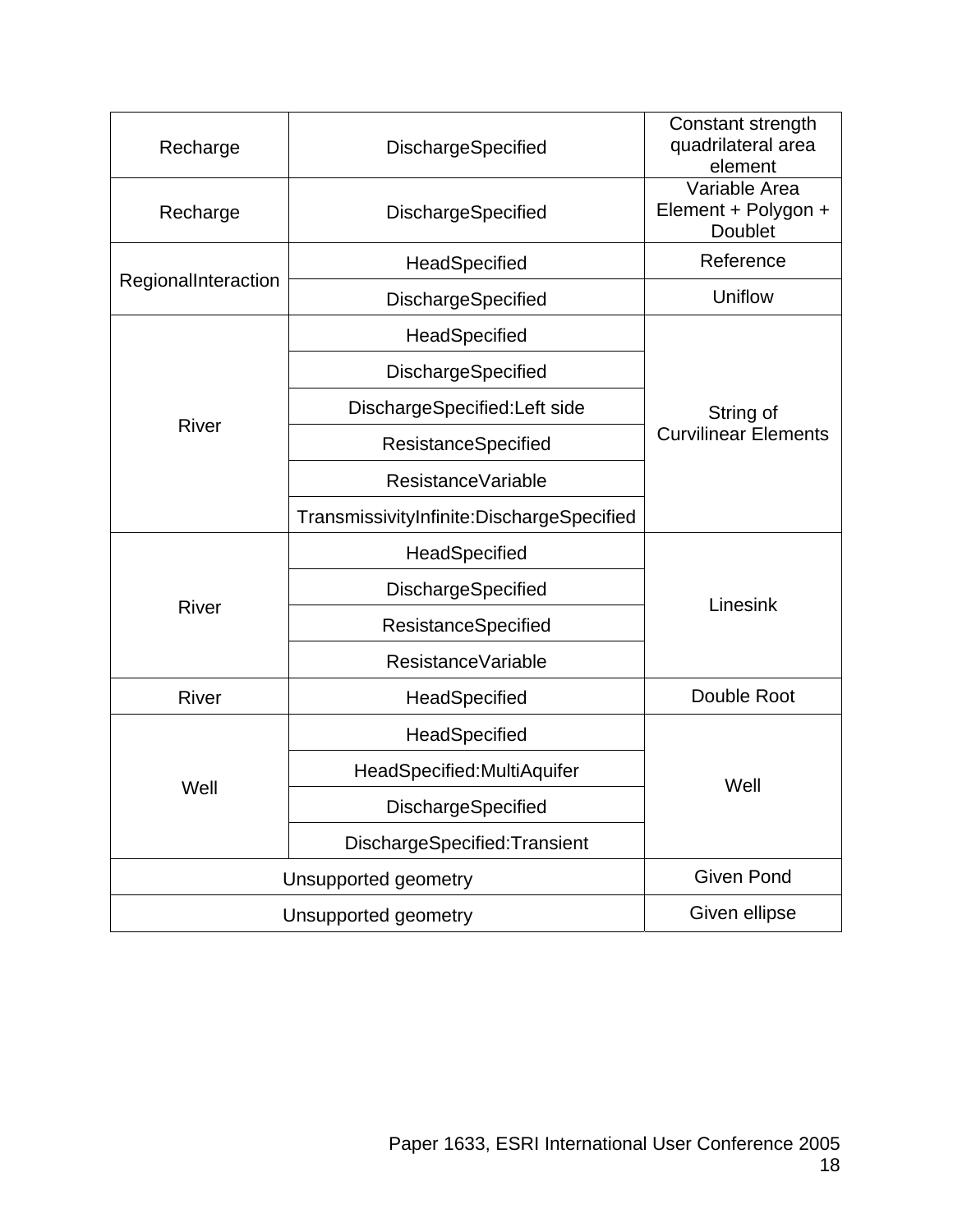The following are examples illustrating how to utilize the GroundaterAEM geodatabase structure to create data for MLAEM.

### **Aquifer and Aquitard Layers**

### **AnalyticElement**

| <b>OBJECTID</b> | Hydrogeolo | Groundw ate |
|-----------------|------------|-------------|
|                 |            |             |
|                 |            |             |
|                 |            |             |

#### **AquiferLaver**

| AquiferTyp | Descriptio         | ArcHydro_CSHAPE_Leng | <b>SHAPE Area</b>     | Hydrogeolo | AquiferReg |
|------------|--------------------|----------------------|-----------------------|------------|------------|
|            | Bottom Aquif er    | 81116.90608190000    | 410809325.19900000000 |            |            |
|            | 2 Separating Layer | 81073.71654350000    | 410383242.31700000000 |            |            |
|            | l ∣Top Aquifer     | 81050.47100690000    | 410124647.58900000000 |            | 3          |

#### **AquiferProperty**

| OBJECTID Base |                   | Thickness | HydraulicC | Porosity | SpecificYi | Descriptio                                                                                                   | AquiferReg     |
|---------------|-------------------|-----------|------------|----------|------------|--------------------------------------------------------------------------------------------------------------|----------------|
|               |                   |           |            |          |            | , 210.00000000000   10.0000000000   0.00340000000   0.30000000000   0.3000000000   Bottom Aquifer general (∣ |                |
|               | 2 220.00000000000 |           |            |          |            | 1.00000000000 0.00000010000 0.3000000000 0.3000000000 Global data for aquitards                              | $\overline{2}$ |
|               | 3 221.00000000000 |           |            |          |            | 5.00000000000 0.00010000000 0.3000000000 0.3000000000 Top aquifer global data                                | 3              |

### AquiferRegionalIdentifer

| <b>OBJECTID</b>                    |                                | Descriptio       |                       |            |  |                                           |  |  |  |  |
|------------------------------------|--------------------------------|------------------|-----------------------|------------|--|-------------------------------------------|--|--|--|--|
|                                    |                                |                  | <b>Bottom Aquifer</b> |            |  |                                           |  |  |  |  |
|                                    |                                |                  | 2 Separating Layer    |            |  |                                           |  |  |  |  |
|                                    |                                | 3 Top Aquifer    |                       |            |  |                                           |  |  |  |  |
|                                    | GroundwaterModel               |                  |                       |            |  |                                           |  |  |  |  |
| OBJECTID                           | FileDirect                     | FileName         | SolveMaxIt            | SolveError |  | Descriptio                                |  |  |  |  |
|                                    | 11.1                           | GeoAEM-mlaem.dat |                       |            |  | 0.00000100000 Basic model for mlaem input |  |  |  |  |
|                                    | HydrogeologyIdentifier         |                  |                       |            |  |                                           |  |  |  |  |
|                                    | <b>OBJECTID</b><br>Descriptio  |                  |                       |            |  |                                           |  |  |  |  |
|                                    | Bottom Aquifer Hydrogeology ID |                  |                       |            |  |                                           |  |  |  |  |
| 2 Separating layer Hydrogeology ID |                                |                  |                       |            |  |                                           |  |  |  |  |

|  |  | 3 Top Aquifer Hydrogeology ID |  |
|--|--|-------------------------------|--|
|--|--|-------------------------------|--|

### **Wells**

The following files are required in addition to those for Aquifer layers to test wells AnalyticElement

| <b>OBJECTID</b> | Hydrogeolo | Groundw ate |
|-----------------|------------|-------------|
| 1               |            |             |
| 2               | 2          |             |
| 3               | 3          |             |
|                 |            |             |
| 5               |            |             |
| 6               | 5          |             |
|                 | 6          |             |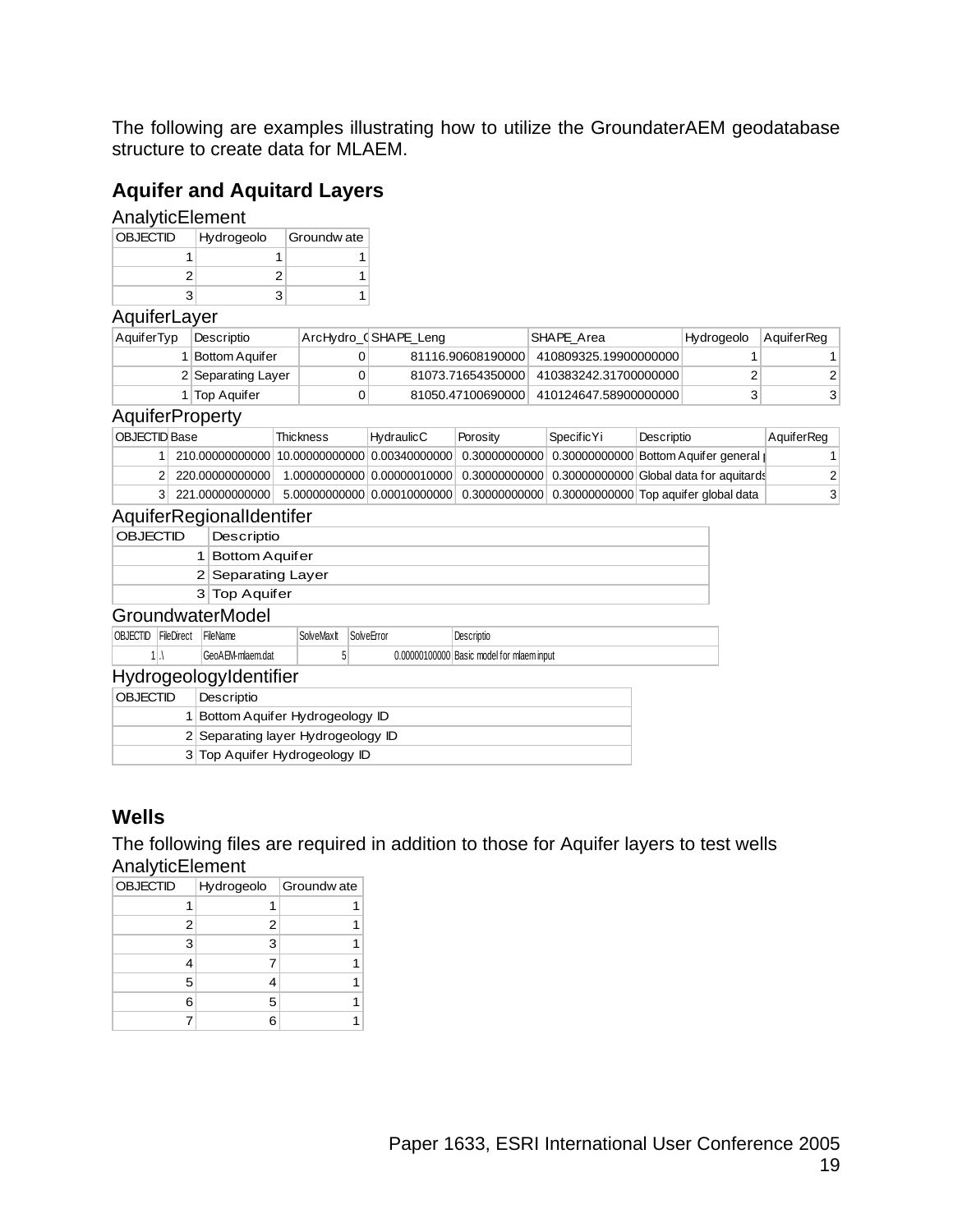### **BoundaryCondition**

|   | OBJECTID Boundary Ty Boundary Va | Boundary 1 | Boundary 2 | Boundary 3 | Transi Side | Descriptio           | Hydrogeolo |
|---|----------------------------------|------------|------------|------------|-------------|----------------------|------------|
|   | 221.00000000000                  |            |            | ########## |             | Dew atering well     |            |
|   | 0.01000000000                    |            |            | ########## |             | steady discharge     |            |
| 3 |                                  |            |            | ########## |             | I Transient Discharl | 6          |
|   | 0.12000000000                    |            |            | ########## |             | Total discharge      |            |

### HydrogeologyIdentifier

| <b>OBJECTID</b> | Descriptio                         |
|-----------------|------------------------------------|
|                 | Bottom Aquifer Hydrogeology ID     |
|                 | 2 Separating layer Hydrogeology ID |
|                 | 3 Top Aquifer Hydrogeology ID      |
|                 | 4 Given Well                       |
|                 | 5 Head Spec. Well                  |
|                 | 6 Transient w ell                  |
|                 | 7 Multi-layer well                 |

### **Well**

| <b>OBJECTID</b> | AquiferLay | Descriptio   | ArcHydro_W Radius |               | MultiLayer | Hydrogeolo |
|-----------------|------------|--------------|-------------------|---------------|------------|------------|
|                 |            | l Given      |                   | 0.30000000000 |            |            |
|                 |            | 1 Head Spec. |                   | 0.30000000000 |            |            |
| د               |            | 1 l TWell    |                   | 0.30000000000 |            | 6          |
|                 |            | Multi        |                   | 0.30000000000 |            |            |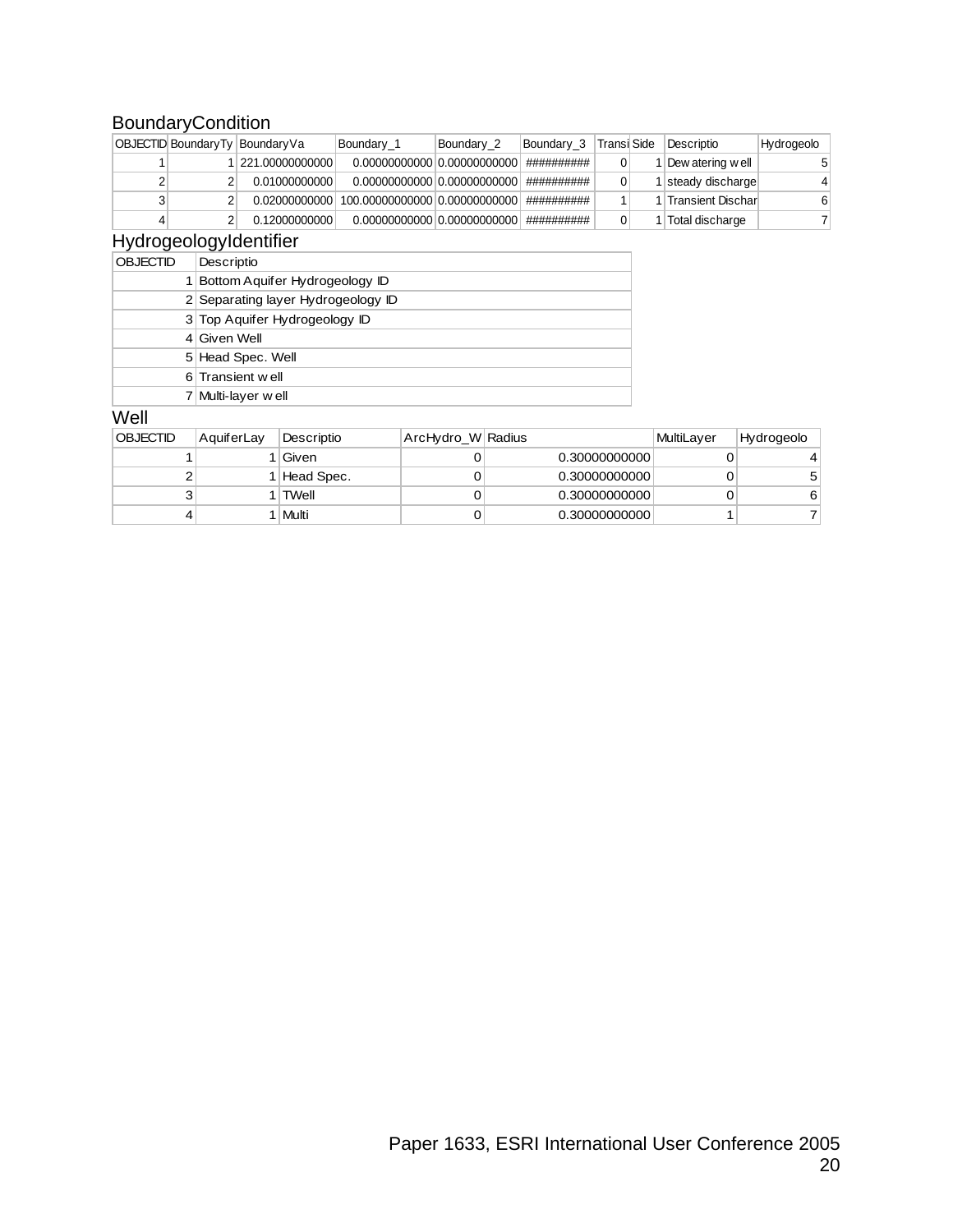# *Results Implementing Groundwater-AEM with MLAEM*

The following image illustrates a surface showing groundwater levels near the municipal well field for the city of Manhattan, Kansas. Blue lines indicate the Big Blue River (flowing from the north to south) and the Kansas River (from west to east). River data was obtained from GIS data available in the National Hydrography Dataset (nhd.usgs.gov). Data for wells (red/orange dots) were obtained from the WIMAS dataset available at DASC at the Kansas Geological Survey (www.kgs.ku.edu). Groundwater contours illustrate the drawdowns associated with pumping and the influence between groundwater and surface water.

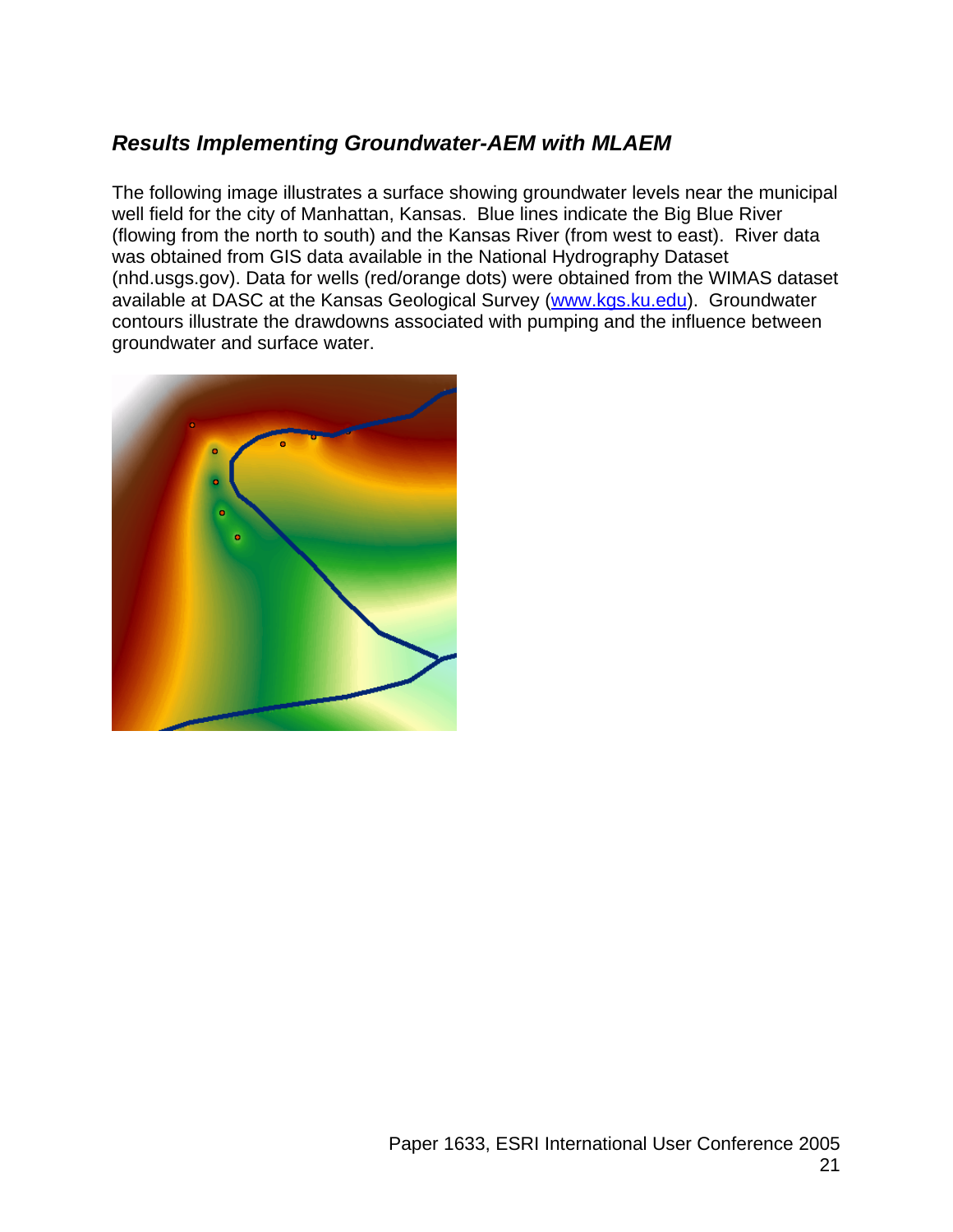# *Conclusions and Future Developments*

As illustrated in the municipal well field example above, the Groundwater-AEM data model and geodatabase enables geodatabase features and attributes to be modeled using the MLAEM application as well as receipt and visualization of MLAEM results in ArcGIS. The Groundwater-AEM data model shares the design intent of the Arc Hydro data model and existing UML standards from that model and it relies on a group of thematic layers with common spatial representations, has minimal attributes, establishes integrity rules and relationships, is simple and additive in nature so feature classes can be derived from or added to it including elements in existing Arc Hydro geodatabases which are all key components of successful data models (Arctur and Zeiler, 2004). The following future developments are suggested to enhance utilization of the GroundwaterAEM Geodatabase presented here:

- 1. To implement GUIs capable of fully automating filling the GroundwaterAEM geodatabase from user input.
- 2. To implement scripts to fully automating filling the GroundwaterAEM geodatabase from standard GIS repositories (e.g., the Federal GeoDatabase Clearinghouse, FGCD).
- 3. To automate the utilization of the GroundwaterAEM geodatabase with other types of modeling tools.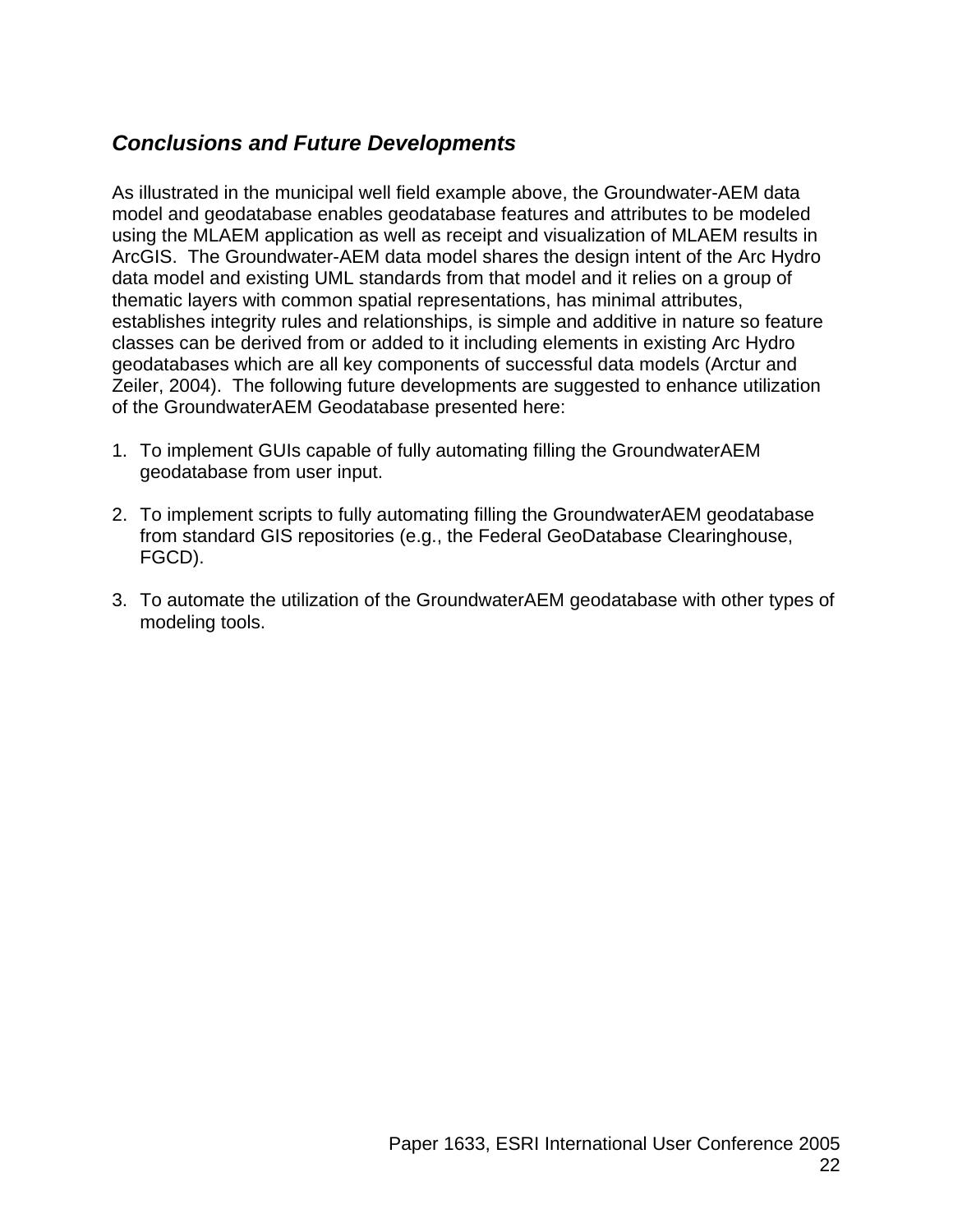# *Acknowledgments*

The authors would like to thank Dr. Ir. Willem J. de Lange and RIZA the Institute for Inland Water Management and Waste Water Treatment in The Netherlands for supporting this project.

Additionally the authors thank their partners in the Consortium for Global Research on Water-Based Economies (GRoWE) online at www.growe.ksu.edu.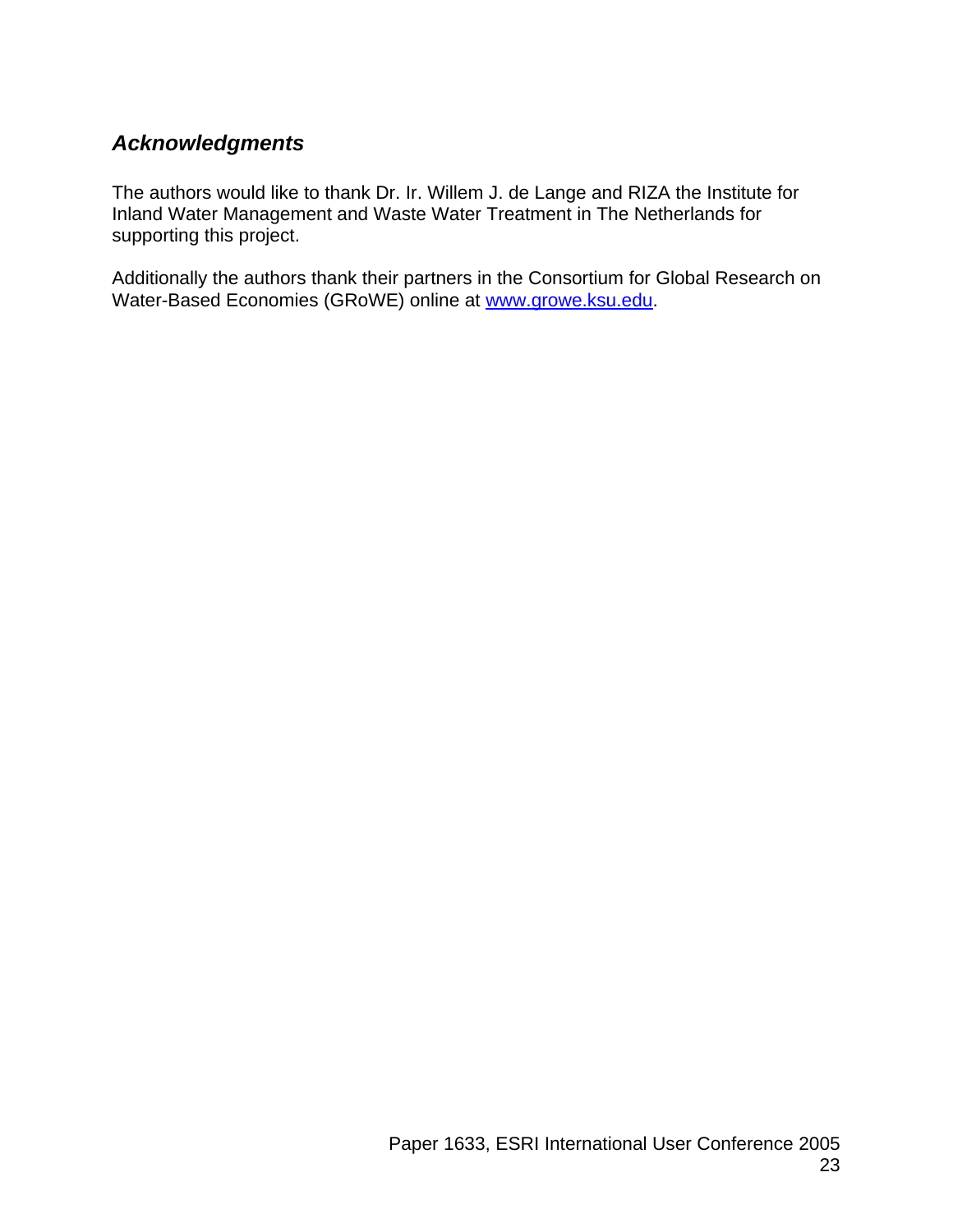### *References*

Alley, William H., Healy, Richard W., LaBaugh, James W., Reilly, Thomas E., *Flow and Storage in Groundwater Systems*, Science, VOL 296, p. 1985, June 14, 2002.

Arctur, D. & Zeiler, M., *Designing geodatabases: Case studies in GIS data modeling*, ESRI Press: Redlands, 2004.

Haitjema, H. M., Analytic Element Modeling of Groundwater Flow, Academic Press Inc., San Diego, California, 1995.

Maidment, D. R., *Arc Hydro GIS for Water Resources*, Redlands: ESRI Press, 2002.

McGuire, V.L. and Fischer, B.C., Water-level changes, 1980 to 1997, and Saturated Thickness, 1996-1997, in the High Plains aquifer: U.S. Geological Survey Fact Sheet 124-99, 4 p., 1999.

Steward, D. R., Le Grand, P., and Bernard, E., The Analytic Element Method and supporting GIS geodatabase model, *Boundary Elements 27: Proceedings from the 27th World Conference on BEM/MRM 27,* Orlando, FL, pp.187-196, WIT Press, March 15- 17, 2005.

Strack, O. D. L., Groundwater mechanics, Prentice-Hall, Inc., Englewood Cliffs, New Jersey, 1989.

Strassberg, G. and D. R. Maidment, Arc Hydro Groundwater Data Model, Geographic Information Systems in Water Resources III, *AWRA Spring Specialty Conference*, Nashville, May 17-19, 2004.

UNESCO (United Nations Educational, Scientific and Cultural Organization), *Water for People, Water for Life - UN World Water Development Report*, UNSECO Publishing, Berghann Books, UK, (www.unesco.org/water/wwap), March 2003.